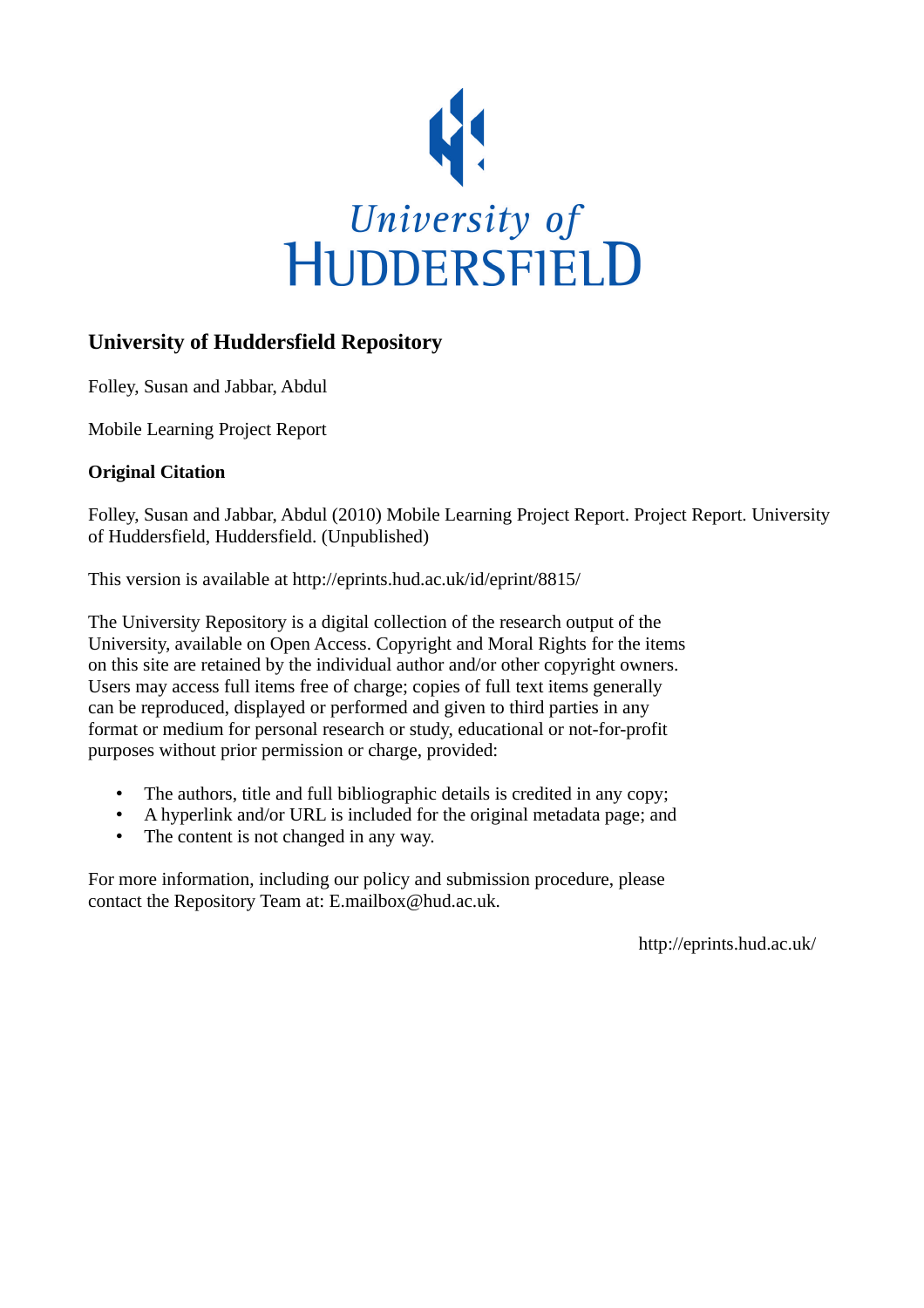# **Mobile Learning Project Report**

# Sue Folley/Abdul Jabbar - July 2010

# **Table of Contents**

| 1. Introduction                                                        | 3  |
|------------------------------------------------------------------------|----|
|                                                                        |    |
|                                                                        |    |
|                                                                        |    |
| 2. Case Study 1 - Mobile Image Upload                                  | 5  |
|                                                                        |    |
|                                                                        |    |
|                                                                        |    |
|                                                                        |    |
|                                                                        |    |
|                                                                        |    |
|                                                                        |    |
| 3. Case Study 2 - Using a Text wall to engage the students in lectures | 9  |
|                                                                        |    |
|                                                                        |    |
| 6.3                                                                    |    |
|                                                                        |    |
|                                                                        |    |
|                                                                        |    |
| 4. Case Study 3 - Podcasts for Reflection                              | 15 |
|                                                                        |    |
|                                                                        |    |
| 6.4                                                                    |    |
|                                                                        |    |
|                                                                        |    |
|                                                                        |    |
| 5. Case Study 4 - Using SMS to Communicate with Students               | 19 |
|                                                                        |    |
|                                                                        |    |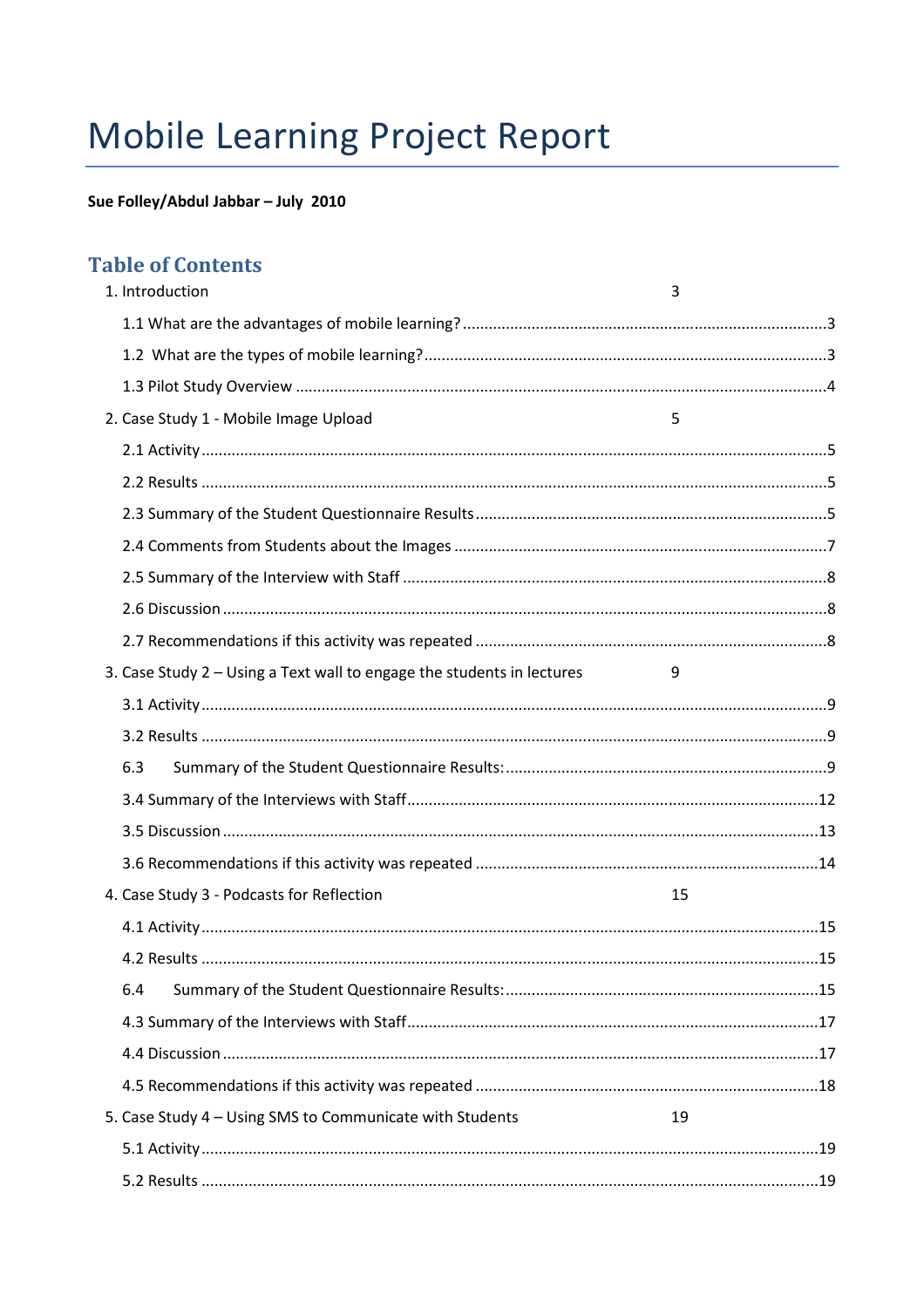| 6. Conclusion                                                      | 28 |  |
|--------------------------------------------------------------------|----|--|
| 7. Links to Web Resources                                          | 29 |  |
| 8. Relevant Academic Articles                                      | 30 |  |
| 9. References                                                      | 31 |  |
| Appendix A - Questionnaire for Students Uploading Marketing Images | 32 |  |
| Appendix B - Questionnaire for Students using the Text Wall        | 34 |  |
| Appendix C - Questionnaire for Students Creating Podcasts          | 37 |  |
| Appendix D - Questionnaire for Students using the SMS Service      | 39 |  |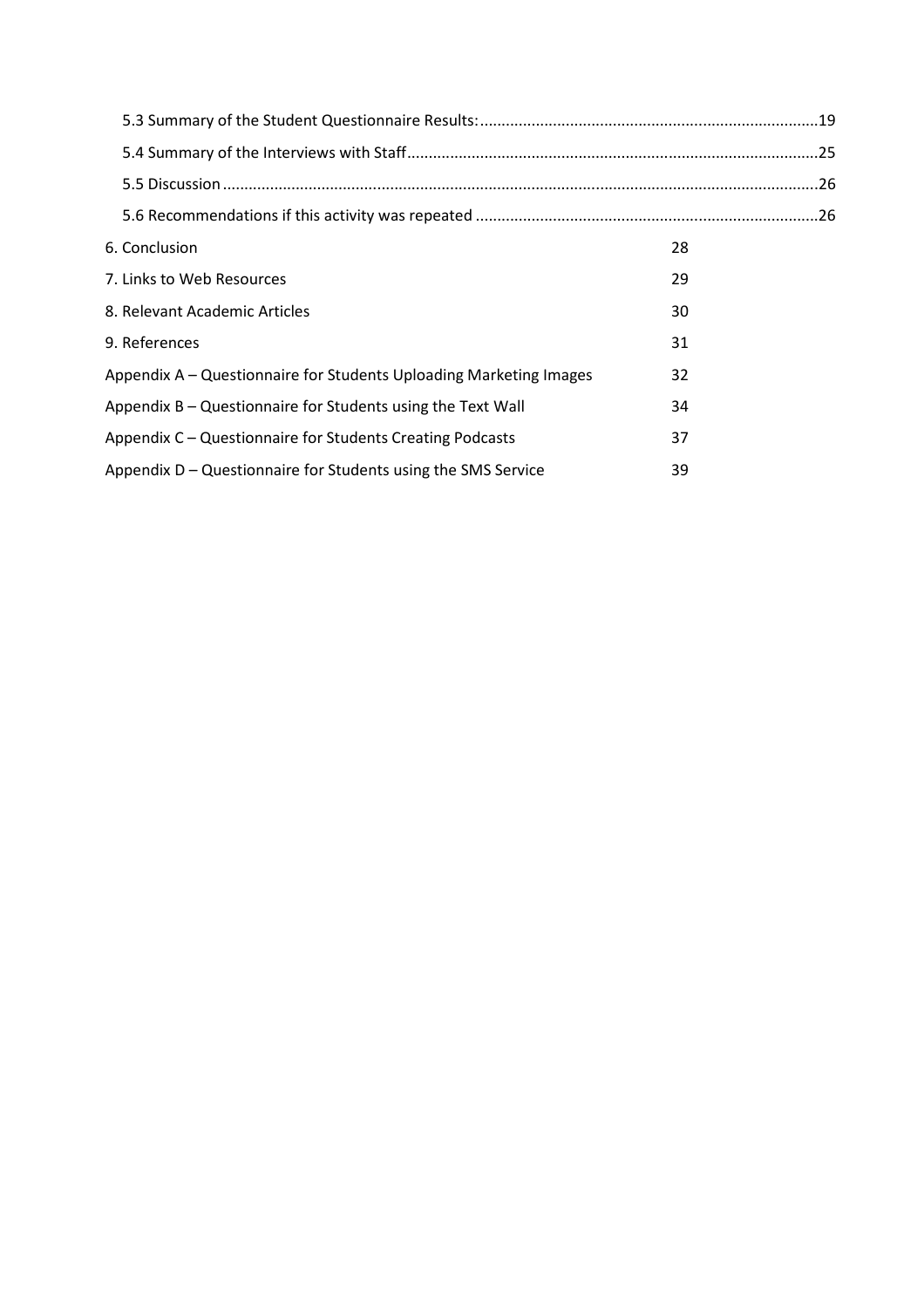## 1. Introduction

Mobile learning is not a new concept, learning whilst on the move or away from formal educational settings has been happening a long time with the use of books, journal articles, television, radio etc. However what is new is the vast array of devices now available to access learning and to take advantage of being mobile but still being able to capture information and share, collaborate and upload it to a worldwide audience.

Mobile learning (mlearning) is a growing area of pedagogic research, however much of the research so far has focused taking traditional types of instructional learning and putting it on mobile devices, rather than using mobile devices for increased engagement in teaching sessions or for using the devices for capturing information as and when the students are mobile. Herrington et al (2009) claim that although mobile technologies have the potential to be used as powerful learning tools within higher education, "their current use appears to be predominantly within a didactic, teacher-centred paradigm, rather than a more constructivist environment" (p.2). Most mobile learning devices are centred around social learning, e.g. mobile phones, so their pedagogic potential needs to be further explored.

So what is mlearning? Is it to do with use of mobile phones or just the student being able to access information whilst mobile? Kukulska-Hulme & Traxler (2007) define mobile learning as "learning delivered or supported solely or mainly by mobile technologies. These include hand-held computers, PDAs, mobile phones, smart phones wireless laptop pcs and personal media players such as the iPod." (p.181). However they go on to say that this definition is bound by current technologies, and as technology is constantly changing and improving, we should be flexible in our definition of mobile learning.

#### 1.1 What are the advantages of mobile learning?

- Mobiles are something that most students have and are constantly engaging with by choice, they are already familiar and comfortable with the medium.
- Mobile devices can provide the learning as and when the learners need it they do not have to be on a computer at home or in classrooms.
- A major benefit of using wireless mobile technology is to reach people who live in remote locations where there are no schools, teachers, or libraries, so has opened up elearning opportunities to a much wider audience.
- They can be used to capture items (e.g. photos, images, thoughts, websites, resources) as and when the students encounters them and shared with others – opens up the potential for instant collaboration.
- It encourages and makes the most of informal learning which is at the control of the learner.
- They have made possible the development of personal learning networks, connecting people around the world with similar interests to discuss issues, share resources and to learn from one another.

#### 1.2 What are the types of mobile learning?

Traxler (2009) identifies the emerging categories of mobile learning (Kukulska-Hulme and Traxler forthcoming):

• Technology-driven mobile learning – Some specific technological innovation is deployed in an academic setting to demonstrate technical feasibility and pedagogic possibility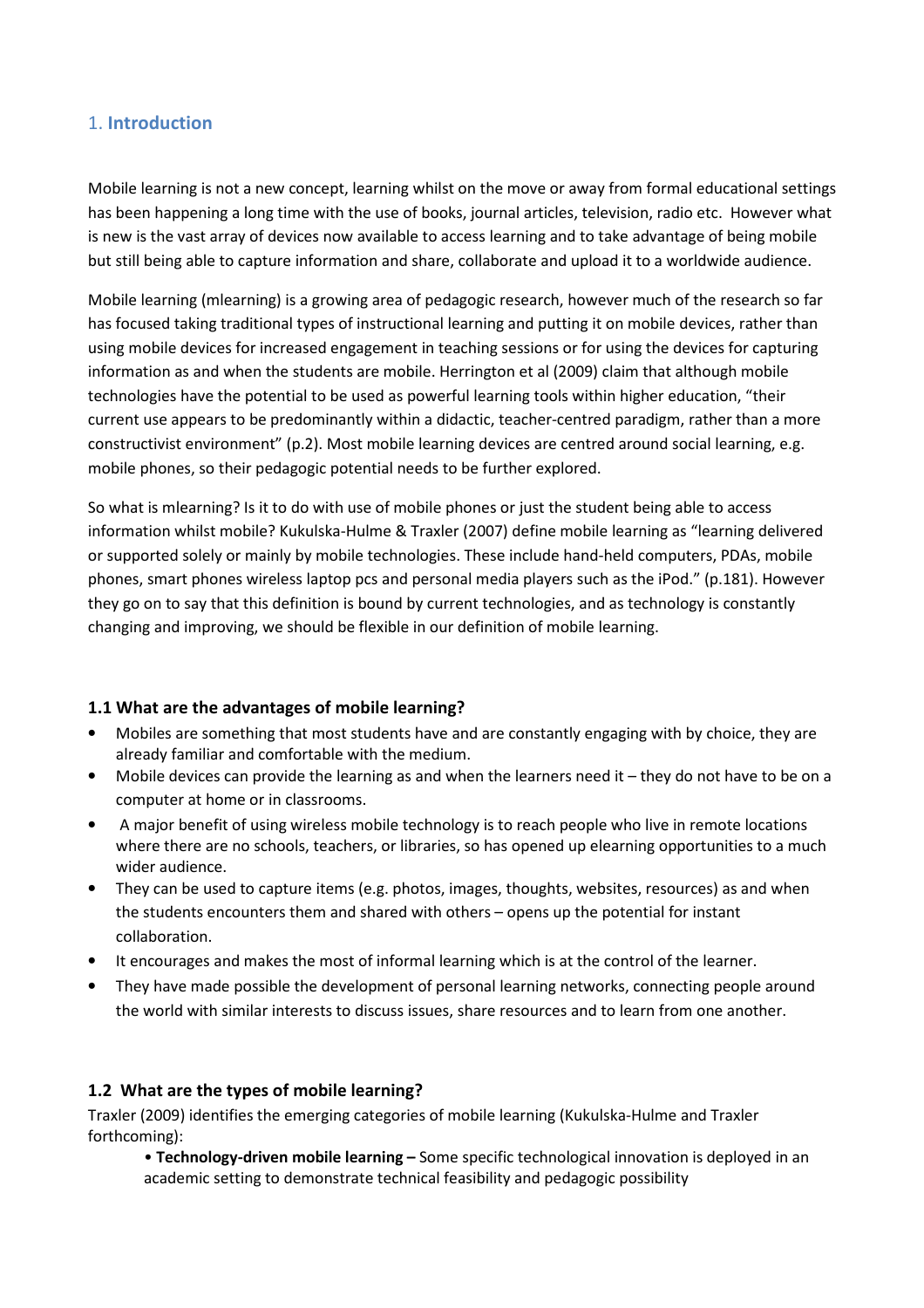• Miniature but portable e-learning – Mobile, wireless, and handheld technologies are used to reenact approaches and solutions already used in conventional e-learning, perhaps porting some elearning technology such as a Virtual Learning Environment (VLE) to these technologies or perhaps merely using mobile technologies as flexible replacements for static desktop technologies

• Connected classroom learning – The same technologies are used in classroom settings to support collaborative learning, perhaps connected to other classroom technologies such as interactive whiteboards

• Informal, personalized, situated mobile learning – The same technologies are enhanced with additional functionality, for example location awareness or video-capture, and deployed to deliver educational experiences that would otherwise be difficult or impossible

• Mobile training/ performance support - The technologies are used to improve the productivity and efficiency of mobile workers by delivering information and support just-in-time and in context for their immediate priorities

• Remote/rural/development mobile learning – The technologies are used to address environmental and infrastructural challenges to delivering and supporting education where conventional e-learning technologies would fail, often troubling accepted developmental or evolutionary paradigms.

## 1.3 Pilot Study Overview

Our pilot study is to investigate the potential of mobile learning in teaching and learning by means of four case studies, each focussing on a different use of mobile technology:

- The use of mobile phones to upload marketing images for a marketing course (Informal, personalised, situated mobile learning);
- Using a text wall to engage students in face to face teaching sessions (Connected classroom learning);
- Students creating revision podcast via mobile recording devices/mobile phones (Informal, situated mobile learning);
- The use of SMS to communicate administration messages to students (Mobile information support).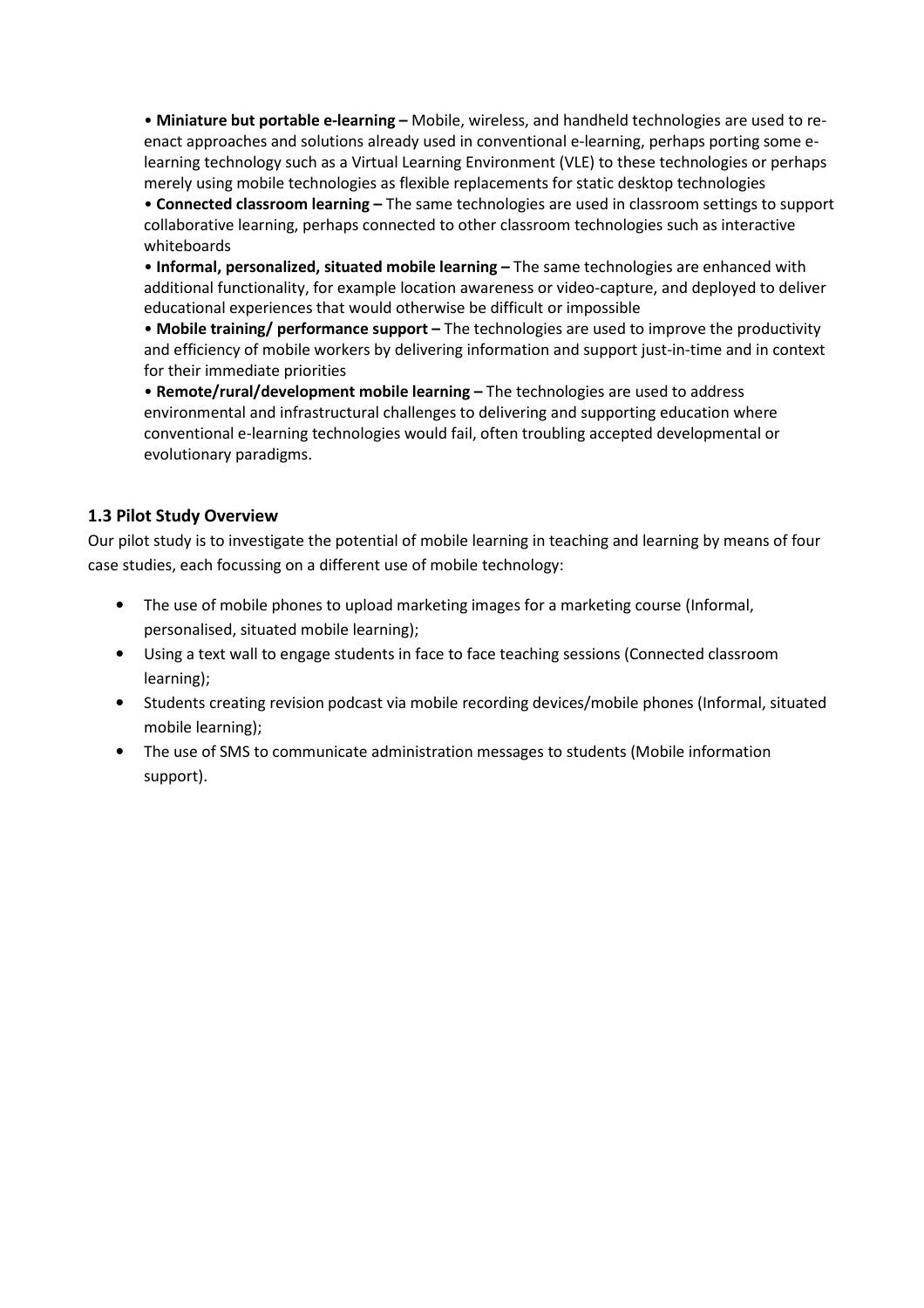## 2. Case Study 1 - Mobile Image Upload

#### 2.1 Activity

Students were asked to take pictures/videos using their mobile phones for examples of good/bad branding for a Marketing Course. The students were required to do this over a period of a few weeks and take pictures of posters, billboards, bus stops etc and upload the picture and their comments to a blog. If students did not have a camera phone they could find examples online and post them or use a digital camera to take photos and upload via the internet to Blackboard. The evaluation was carried out by the students completing an online questionnaire online and interviewing staff who took part.

#### 2.2 Results

This trial was only carried out in one module, Digital Marketing.

Approx 15 students took part loading a total of 15 images to the Blackboard site.

#### 2.3 Summary of the Student Questionnaire Results

(A copy of the questionnaire is in Appendix A)

Only 7 students took part in the survey, of which only 3 uploaded photos for the activity. This gives us only limited data, but at least we have a representation of the student's thoughts and opinions. These are the results of the survey:

- 1. Are you
	- a) Female 4 (57%)
	- b) Male 3 (43%)
- 2. Which age range are you in?
	- a) under 20
	- b) 20-29 7 (100%)
	- c) 30-39
	- d) 40-49
	- e) 50 or over
- 3. Do you have a mobile phone?
	- a) Yes I have an iPhone  $1(14%)$
	- b) Yes I have a smart phone  $1(14%)$
	- c) Yes I have a mobile phone (other than an iPhone or smartphone) with a camera 5 (71%)
	- d) Yes I have a mobile phone (other than an iPhone or smartphone) without a camera
	- e) No I don't have a mobile phone
	- f) Other (please specify):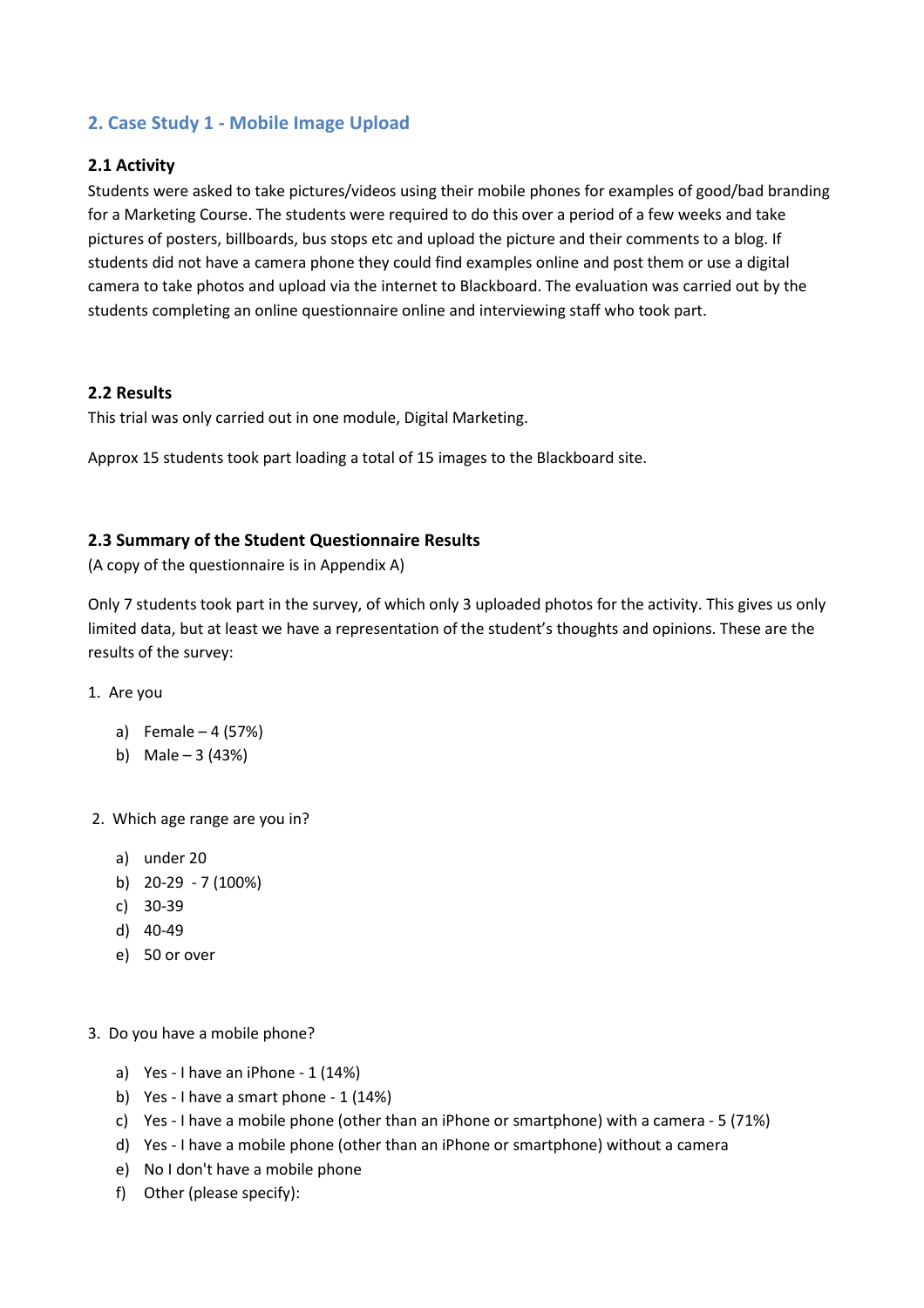4. Do you have price plan/contract on your mobile that allows unlimited or a large number of picture messages a month?

- a) Yes -1 (14%)
- b) No I am on a monthly contract with now or few inclusive picture messages per month  $-3$  (43%)
- c) No I am on pay-as-you-go 2 (29%)
- d) I don't have a mobile phone  $-1$  (14%)
- e) Other (please specify):

This one answer saying they haven't got a mobile phone contradicts the answers to the question above.

#### 5. Did you take and upload any photos for this activity?

- a) Yes I added many photos (more than 10) 0 (0% )
- b) Yes I added a few photos (between 3 and  $10$ ) 1 (14%)
- c) Yes I added 1 or 2 photos  $3(43%)$
- d) No I did not add any photos 3 (43%)

If No - why did you not take part in the activity? These were the three answers we got:

- didn't find anything interesting
- I didn't have a necessity
- I found the pictures on the internet instead

The last of these answers was an acceptable way to engage with the activity – however perhaps due to the way the questionnaire focused on mobile phone to take part, maybe the student thought they had not taken part.

#### 6. How did you take and upload the photos into Blackboard?

- a) Took photos with a mobile phone and uploaded directly to Blackboard via the phone 0
- b) Took photos with a mobile phone and uploaded to a computer and then to Blackboard 0
- c) Took the photos with a digital camera and uploaded to a computer and then to Blackboard 1 (14%)
- d) I did not take/upload any photos -3 (14%)
- e) Other (please specify): 3 (43%)

The 'Other' answers were all relating to finding images on the internet and uploaded them from there.

7. What advantages did this activity have to your learning? Please give details - The responses we got to this question were:

- A different way of learning
- allowed us to see what others perceptions of good and bad branding were
- Finding branding that was good and bad was interesting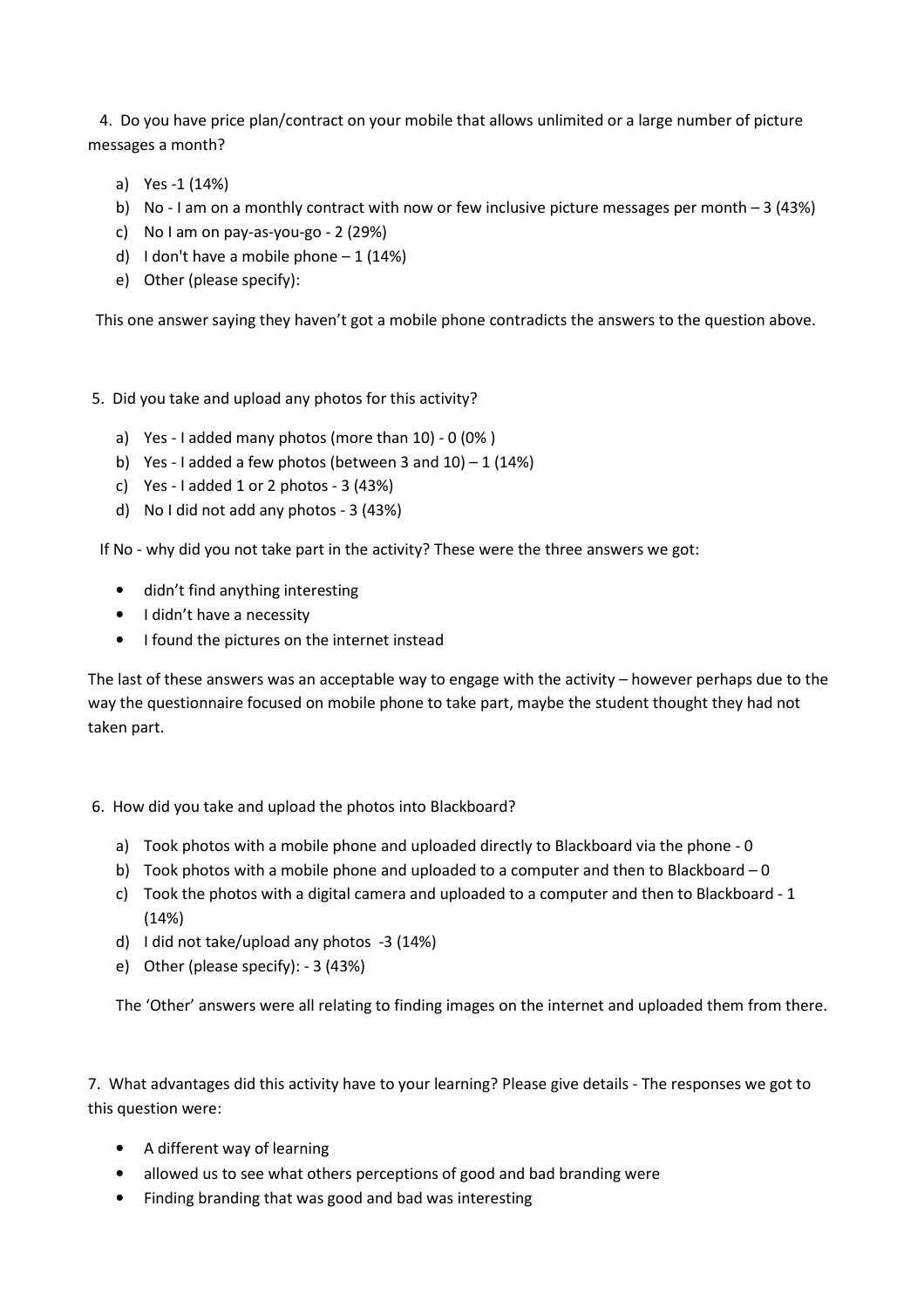- interactive, bonded the class
- Interesting to see some branding adverts.
- more interactive
- None

8. Do you think this activity had any disadvantages? If so please explain what they are - The responses we got to this question were:

- it takes a lot of space on memory card
- It was easier to find the photo online than to take it and upload it
- People couldn't be bothered to do it
- Time consuming to find something decent.
- when nobody was posting pictures

9. Can you suggest any improvements to this activity? 3 responses of 'No' as well as these suggestions:

- bigger memory cards
- it would be better if everyone in the class did the activity
- No as you had the option to find it online as well

10. Do you use your mobile phone for any other learning activity? If so please give details

Two people mentioned using their mobile phones for the text wall activity and one responded that they used sms messages.

11. Have you any other comments to make about this activity that we have not covered above?

No other comments were made.

#### 2.4 Comments from Students about the Images

These are a selection of comments that the students made about the images themselves, some more reflective than others.

- "This advert is great. It is funny, memorable and will capture people's attention."
- "This is excellent branding by Umbro"
- "I really like this advert it stands out very well.."
- "Evian Live Young campaign is supported by roller break dancing babies, brilliant advert, definitely backs up the Live Young message they promote"
- "A very clever advert by BMW, Audi trying to compete with their new Audi A4, whilst BMW put an even bigger advert of their new Santa Monica BMW car next to it. This would catch consumers' attention and I personally feel their attention would be more drawn to the BMW as the sign is bigger and funnier."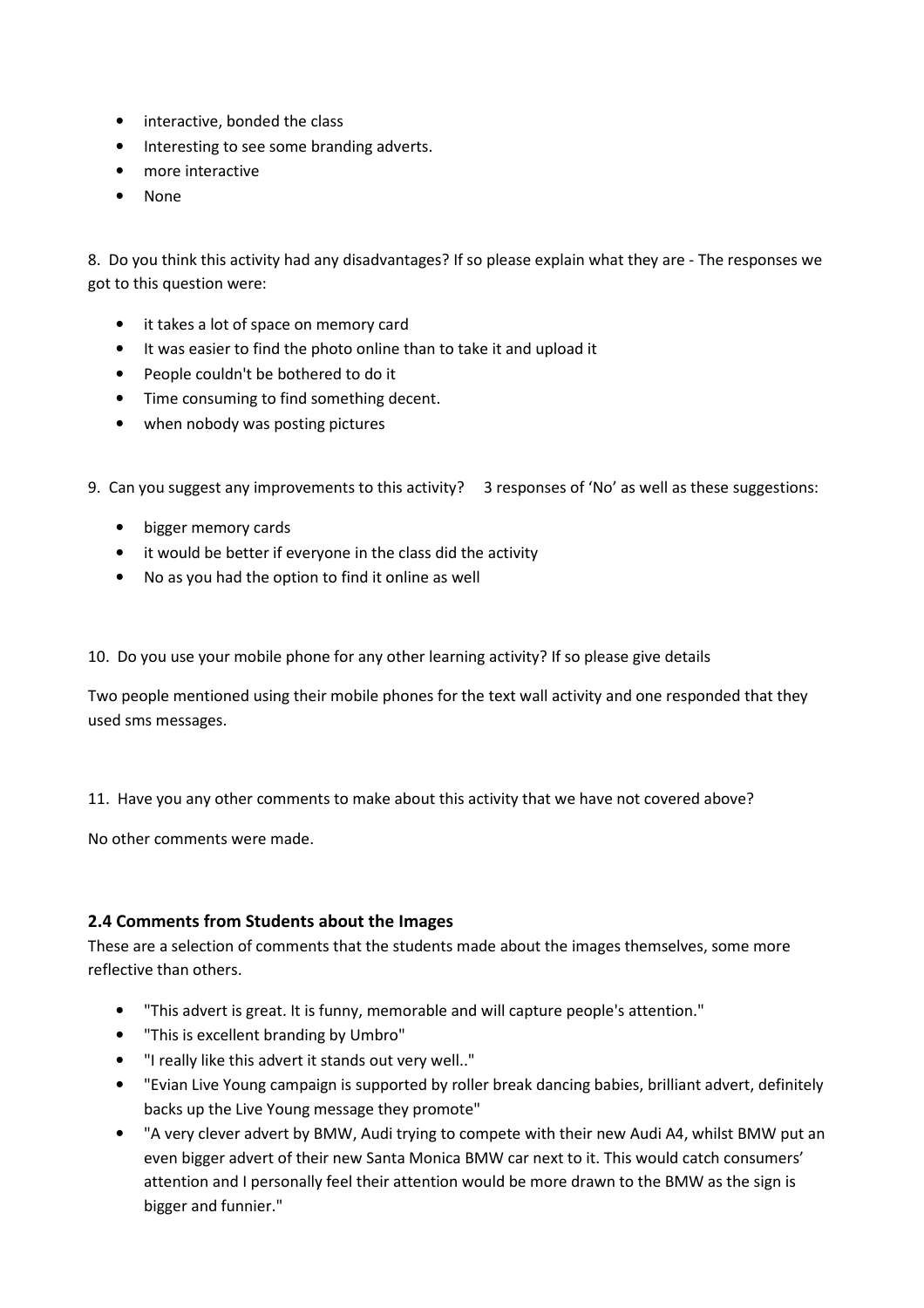• "This advert first came out in 1998 and I still remember the first time I saw it. It continues the theme of shocking humour which irn bru have used so successfully in the past. The advert received a number of complaints, which got the public talking about the brand and successfully got the brand name and the advert in a number of newspapers."

## 2.5 Summary of the Interview with Staff

The tutor reported that the activity was done by the majority of the students who fully engaged with the activity. The activity was done online and offline. The comments that accompanied the image were well thought and articulate. Students did attempt the task but uptake could have been better. This, they reported, could have been remedied if the process of uploading the images to Blackboard was easier. Staff claimed that the mobile picture upload can be used for the development of video and images in pushing different interactive ways in teaching. The tool will become more mainstream in the future and its ubiquity will only lend itself to the learning experience.

## 2.6 Discussion

All students that took part in the survey had a mobile phone with a camera, so had the necessary equipment to take photos whilst mobile and later (or then) upload them to Blackboard. However most students chose to download photos from the internet rather than take pictures using their mobile phones. Allowing the students to browse pictures from the internet was an important option as it allowed students without a mobile phone or without a camera (either on their phone or otherwise) to participate in the activity. However it was probably seen as an easier option to search the internet rather than taking photos on the move. Hopefully those students who did take part, saw the benefit and it should have raised their awareness of advertising images around them.

Students reported problems with space on memory cards, and some of the students were on pay as you go contracts, and the tutor reported that uploading images to Blackboard was not that easy, so these could have been issues which prevented students fully engaging with the activity. As technology improves and becomes cheaper, these may not be issues in the future.

#### 2.7 Recommendations if this activity was repeated

- 1. Tie it into assessment student's rarely waste energy doing work that is not assessed.
- 2. Consider accessibility issues always give alternative ways to do a task for those students who do not have a smartphone or even a mobile phone. Don't assume that all students have phones.
- 3. Encourage the engagement by discussing the images in face to face sessions.
- 4. Staff reported that it would have been better to start the activity earlier in the year and to develop the activity as part of the assessment.
- 5. It may have been useful to run this activity over a larger period of time to gain momentum.
- 6. One idea would be to put the students into groups of 2s or 3s and get one group a week to find an image take a photo and upload it to Blackboard, then using the first 5 minutes of each class to tell the other students about it.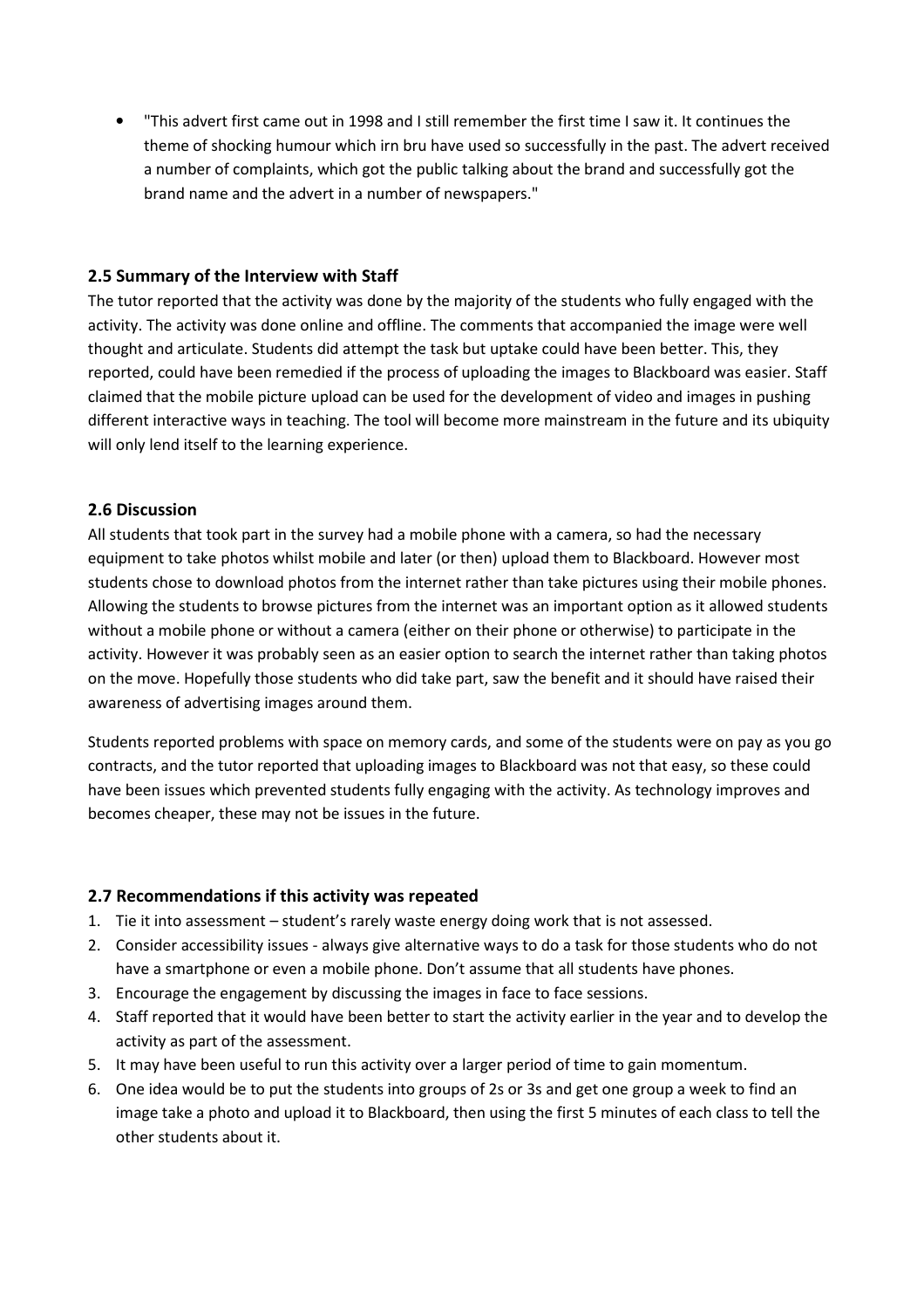## 3. Case Study 2 – Using a Text wall to engage the students in lectures

#### 3.1 Activity

A text wall was used whereby student could send message via either their mobile so students can upload their reviews/micro blog what they have found interesting in a lecture, what they have learned or any aspects of the lecture that they found confusing. This was anonymous for students and can encourage discussion outside of the class and facilitate out of context learning. Students only needed a basic mobile phone with text messaging functionality to take part in this activity, if they did not have a phone or the cost of text messaging was prohibitive, the students could also send messages via the internet by navigating to a particular website.

#### 3.2 Results

This trial was carried out in two modules these were Digital Marketing and Communications and Achieving customer engagement.

30 out of 45 students took part (67%) loading.

#### 6.3 Summary of the Student Questionnaire Results:

(A copy of the questionnaire is in Appendix B)

18 Students took part in the survey

- 1. Are you
	- a) Female -9 (50%)
	- b) Male 9 (50%)
- 2. Which age range are you in?
	- a) under 20 0
	- b)  $20-29-17(94%)$
	- c)  $30-39-1(6%)$
	- d) 40-49 0
	- e) 50 or over 0
- 3. Do you have a mobile phone?
	- a) Yes I have an iPhone -3 (17%)
	- b) Yes I have a smart phone  $-5$  (28%)
	- c) Yes I have a mobile phone (other than an iPhone or smartphone) 9 (50%)
	- d) No I don't have a mobile phone 0 (0%)
	- e) Other (please specify): 1 (6%) (They listed this as Nokia which should really have fallen under category b or c above but it is impossible to tell as they did not list which model of Nokia they had.)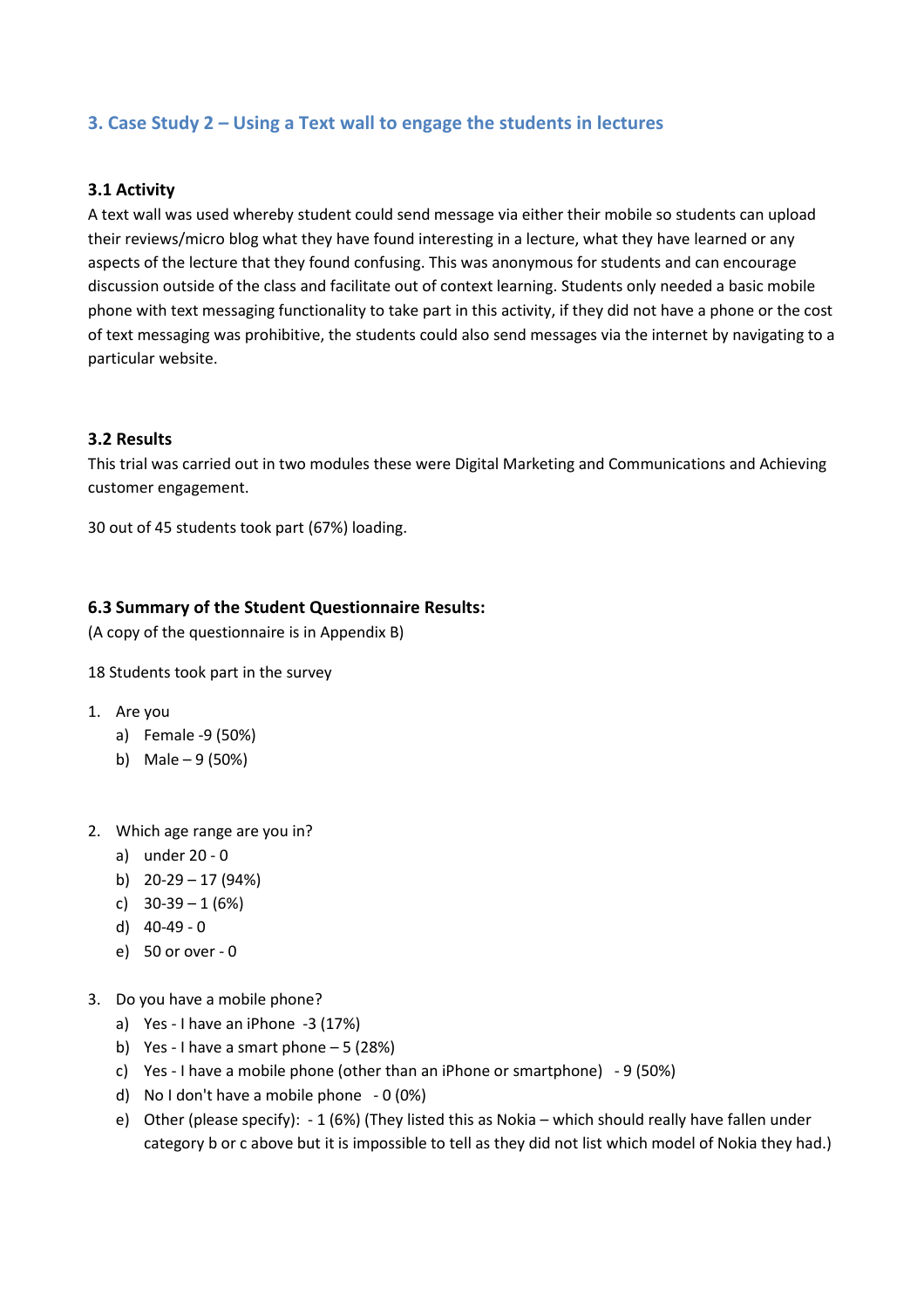- 4. Do you have price plan/contract on your mobile that allows unlimited or a large number (500+) texts a month?
	- a) Yes 9 (50%)
	- b) No I am on a monthly contract with less inclusive texts per month  $-1$  (6%)
	- c) No I am on pay-as-you-go 7 (39%)
	- d) I don't have a mobile phone 0 (0%)
	- e) Other (please specify) 1 (6%) (defined as flexible credit to spend on text/calls)
- 5. Did you add any text messages to the text wall?
	- a) Yes I added many messages (more than  $10$ ) 3 (17%)
	- b) Yes I added a few messages (between 3 and  $10$ ) 8 (44%)
	- c) Yes I added 1 or 2 messages  $-5$  (28%)
	- d) No I did not add any messages 2 (12%)

The reasons for the two not taking part who answered the survey were:

- i do not know how
- i was not in class, dont understand what had to be done
- 6. What technology did you mainly use to access the text wall?
	- a) Mobile phone  $-12(67%)$
	- b) iPod Touch  $-0$  (0%)
	- c) Netbook/laptop  $-0$  (0%)
	- d) Personal Computer 4 (22%)
	- e) I did not access the text wall  $-2$  (11%)
	- f) Other (please specify)  $-0$  (0%)
- 7. Which of these did you use the text wall for?

(This was a 'select all that apply' question, so that each response could be up to 100%)

- a) To ask a question  $-6$  (33%)
- b) To summarise the main learning points  $-3$  (17%)
- c) To make a comment on something the lecturer said  $-12$  (67%)
- d) To discuss something with one or more of your peers  $-4$  (22%)
- e) Other (please specify) 4 (22%)

The 'other' comments were:

- To answer a question: 3 (17%)
- $\bullet$  I did not use the text wall: 1 (6%)
- 8. Which of these did you *mainly* use the text wall for? (select one only)
	- a) To ask a question  $-3(17%)$
	- b) To summarise the main learning points  $-2$  (12%)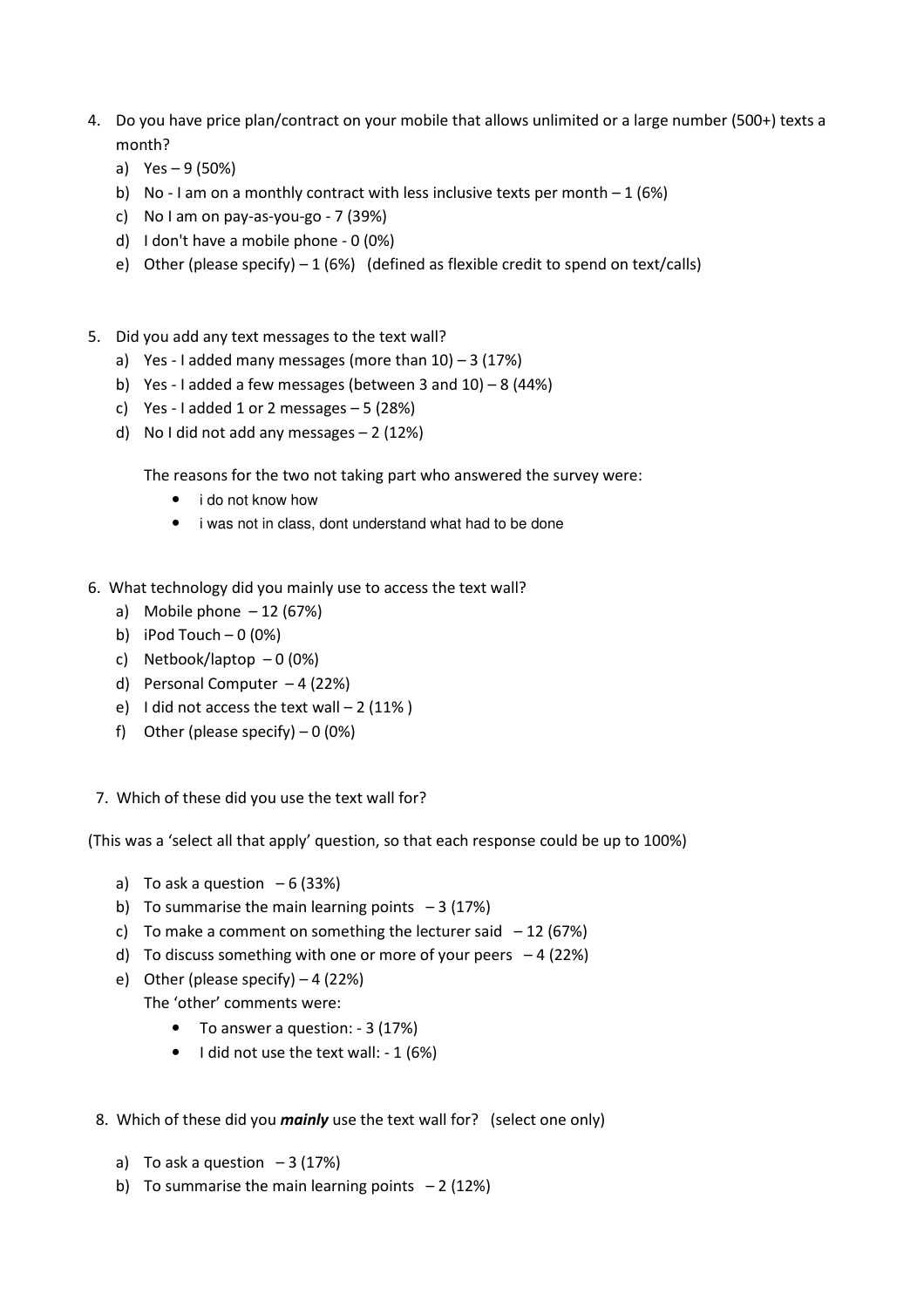- c) To make a comment on something the lecturer said  $-8$  (47%)
- d) To discuss something with one or more of your peers  $-0$  (0%)
- e) Other (please specify): 4 (24%) The 'other' comments were:
	- To answer a question: 3 (18%)
	- I did not use the text wall: 1 (6%)
- 9. What advantages did using the text wall have to your learning? Please give details
	- Can be quite entertaining and for people that are shy can voice their opinions
	- Didn't use it enough to really comment, however anonymity of answers is very useful
	- gave everyone a say
	- get to listen to other students opinions and thoughts
	- I am able to express my thoughts about learned experience
	- Interactive.
	- Interesting to see what other people put
	- It was easy to ask multiple people for their insight.
	- Its good fun.
	- Made it easier to share my ideas
	- no advantages-not used
	- None
- 10. Do you think the text wall has any disadvantages? If so please explain what they are
	- Actually No.
	- Cost
	- I dont like giving out my personal number.
	- I think it is pointless and doesn't impact learning.
	- It can be distracting
	- maybe I do not know
	- $\bullet$  N/A
	- No
	- slow
	- Time to set up
	- when you sign up with your name you are no longer anonymous! Also subject to abuse, as messages are uncontrolled
- 11. Would you like the text wall to be available in more of your classes?
	- $\bullet$  Yes 10
	- $\bullet$  No 2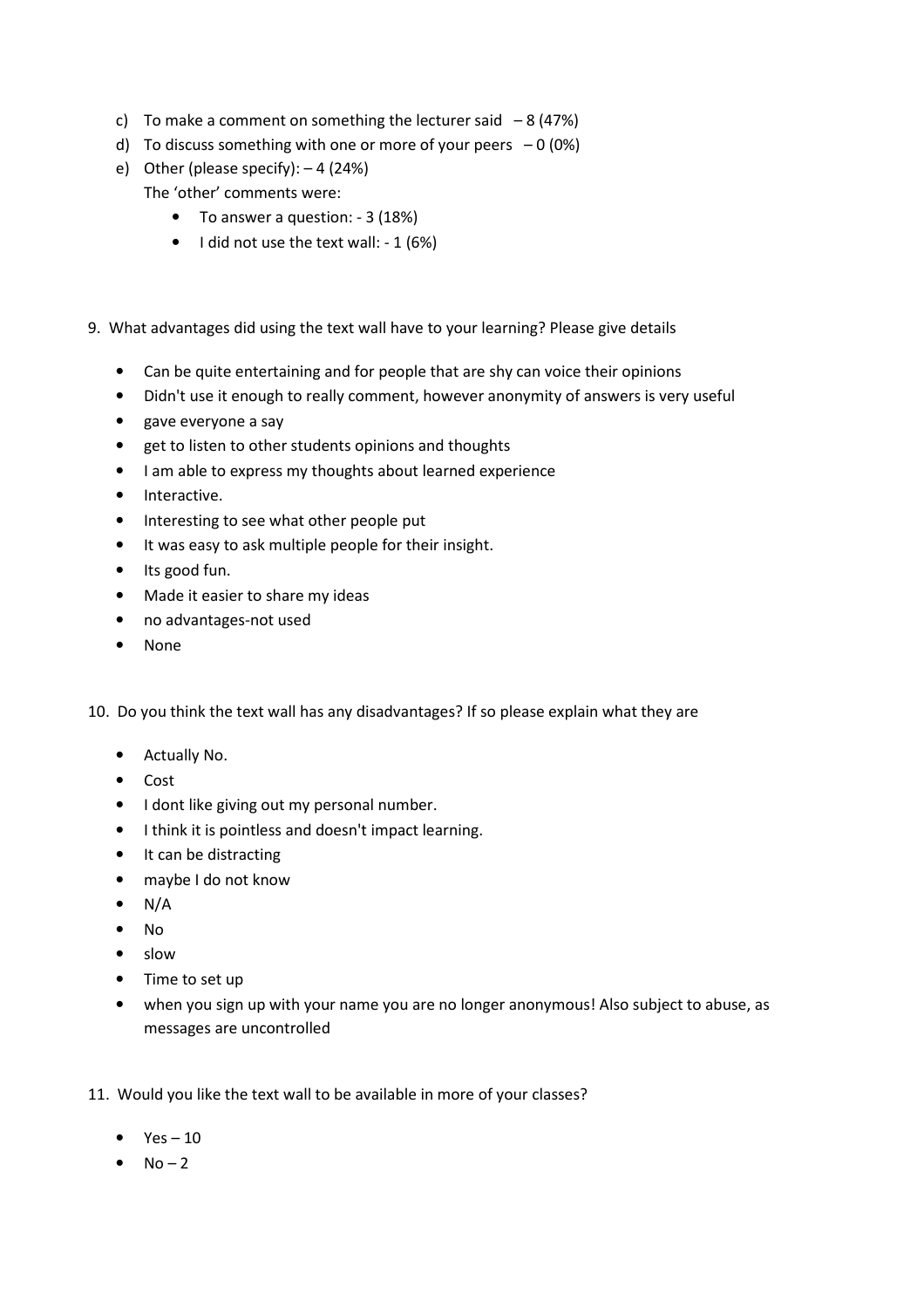#### 12. Can you think of any other use of the text wall?

Summary of the answers to this question:

- $\bullet$  No 3
- Voting/quizzes 4
- Passing on information 1
- Reporting student absence  $-1$
- $\bullet$  Lecture cancellations  $-1$

13. Do you use your mobile phone for any other learning activity? If so please give details

Twelve students answered 'No' to this question. One student reported using their phone to browse the internet for their studies. I suspect that the students interpreted the question as to relating to only formal in-class learning activities like the text wall rather browsing the internet.

14. Have you any other comments to make about the use of the text wall that we have not covered above?

All students either answered no to this question or chose not to answer it.

#### 3.4 Summary of the Interviews with Staff

The tutor involved in this activity reported that the intention was to use this activity as part of the communication process between the student and the academic and to additionally to utilise the technology to answer questions during lectures. The academic felt that the students needed as much support as possible in successfully completing this module. With this being a mainly international cohort the use of SMS which was a very natural technology to them could help to open the communication channels and limit the use of English as a barrier. The tutor thought that the activity has the potential for success but more work needs to be done in designing activities around the tool that have a pedagogical underpinning.

The tutor reported that the students did attempt the task but uptake could have been better. The tutor commented that the cohort was very international based. They had overall trouble connecting with the module. Barriers include language, text costs as these students did not have text contracts and attendance. Attendance at the module was poor and this was reflected in the uptake of this activity.

The tutor recommended that the activity would have been more successful if started earlier in the year, and that the activity should have been introduced before the actual assessment. It was also suggested that the activity be possibly built into the assessment, and to design some specific activities around the text messaging tool.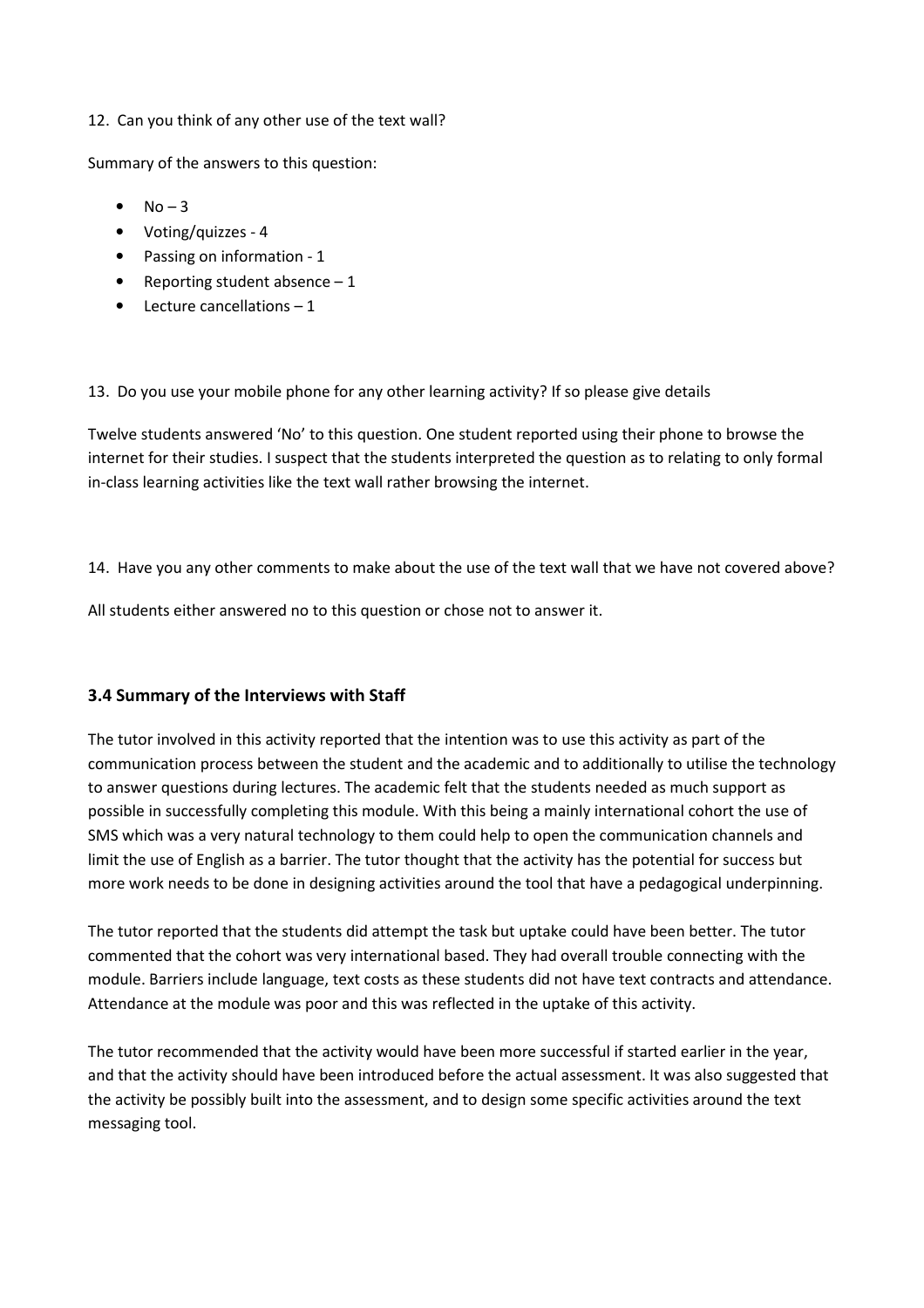#### 3.5 Discussion

Most of the students were in their twenties – so the survey did not really contain any mature students which could have affected the results of some of the subsequent results. All of the students who took part in the survey had a mobile phone of some description; half had smart phones with only a small percentage with iPhones. These stats will probably change dramatically in the next few years but it is wrong to assume that most or all students have smart phones.

Half the students were on a contract with a large number of inclusive texts, so the cost of taking part in such activity not probably an issue. Quite a few were on pay-as-you-go contracts, which means every text cost them money – individually this is not a huge amount, but could be an issue if students were expected to post a number of texts. Care must be taken not to exclude any students for which cost of taking part could be a potential issue.

It was not really surprising that most students taking part in this activity used their phones to do so rather than other forms of technology as most students own phones and carry them around with them, so they are very accessible to use. Some used PC to take part, which is good as it proved you do not need to use a phone to be included in the activity. Maybe other technologies were not really suggested by staff as alternatives.

In terms of advantages to their learning, students that took part seem to like that the activity was fun and engaging, they liked the fact it was democratic as it gave everyone a say, and that it gave a voice to the shyer students who may not speak out in class. One student enjoyed that it enabled them to express their learned experience and another commented that it was interesting to see the responses from other students. It therefore gave rise to peer learning opportunities and points of discussion. Students listed fewer disadvantages, but those stated centred around privacy issues and possible distraction. One student said it had the potential to be abused, but we saw no evidence of this, so perhaps is just a perception. Only one student pointed out cost as a disadvantage. 10 out of the 12 students would have liked text walls to be available in other of their classes, which although from a small samples gives the indication that most students felt it beneficial to their learning experience.

On the whole this pilot seemed to be successful with the majority of students responding that it positively impacted their student experience and stating they would like text walls used in other classes. It is certainly worth scaling up this activity and doing in more modules over a longer period of time, to evaluate its effectiveness more accurately. This was only a very small scale project, so it is quite difficult to make any real generalisations from the results, but it is indicative that students felt more involved in the classes and found it an engaging and democratic way to participate. If students engaged with it over a longer period of time they may develop the skills needed to take the discussions further and get more from the activity.

Use of twitter/text walls within the classroom allow for students to become more reflective and engage more with that the tutor is saying. To condense a thought or question to 140 characters can be challenging, and requires the student to think carefully about the message they are trying to convey. Text walls or twitter also allows for more democracy of participation as all students can take part, not just a few, and can be made anonymous if that is appropriate. The questions and comments can provide diagnostic information to the tutor as to what is being understood and highlights any misconceptions the students may be having. Often it is assumed that in a lecture, what is said by the teacher is automatically understood by the students. This is often not the case, as learning has been proved to be very individual and complex, based on many different factors, and if the teacher has immediate feedback on the how the students are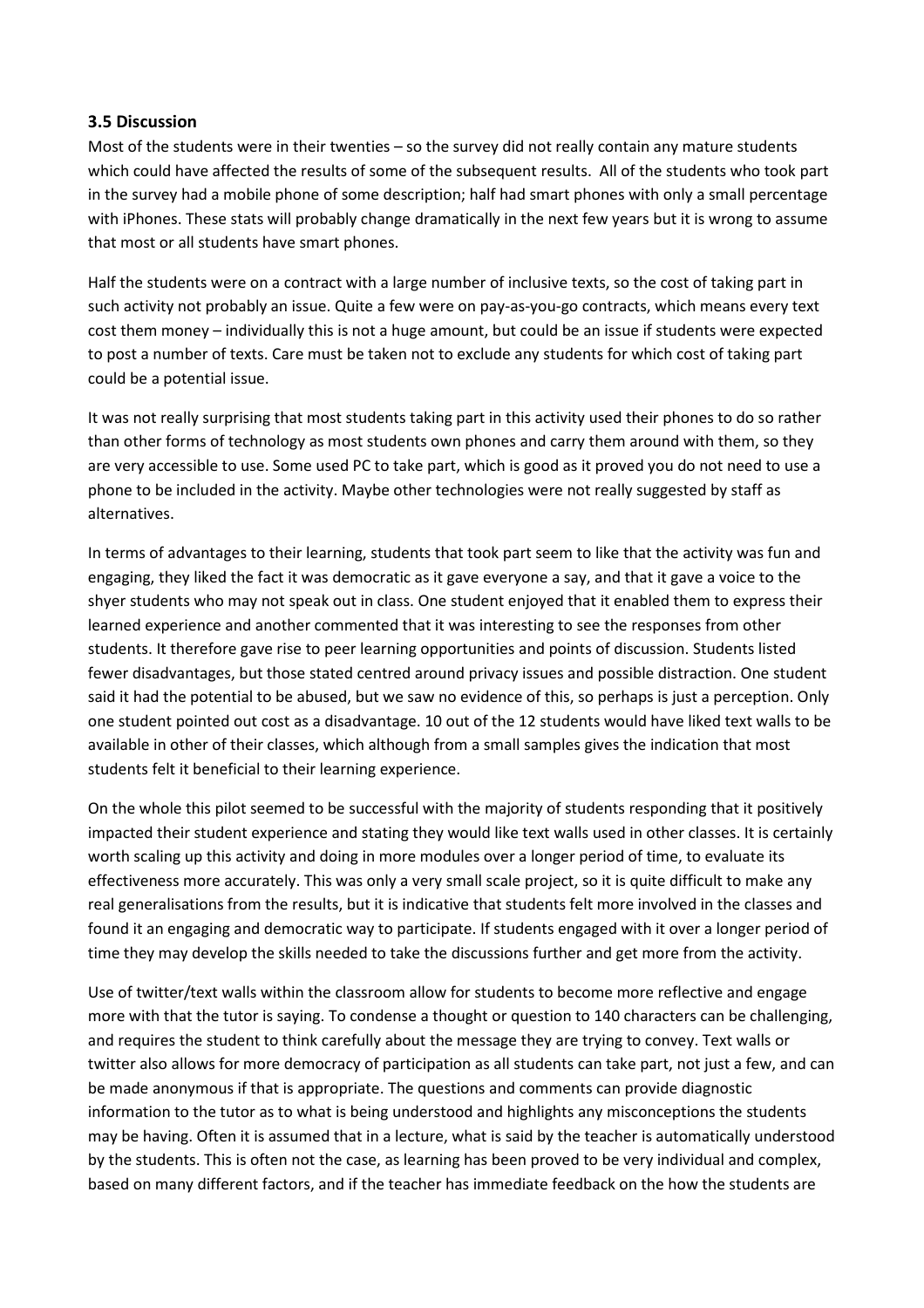making sense of the content, they can adapt the session to this information. The texts/tweets can also form a basis for discussion which again which is based on constructivist pedagogy.

## 3.6 Recommendations if this activity was repeated

- 1. Consider accessibility issues always give alternative ways to do a task for the student who do not have a smartphone or even a mobile phone. Don't assume that all students have phones. All students that took the survey on this activity did have a phone, but those who didn't may have chosen not to take part in the activity and therefore not to take the survey. Even students with a mobile phone may not want the cost implications of taking part in an activity like this.
- 2. Use the start of the face to face class to discuss the texts that have arrived since the last class and explain any misunderstandings. This rewards the students who have taken part, encourages engagement, and helps address misunderstandings immediately before things get worse.
- 3. Similarly encourage students to summarise the main learning points of a class this will test understanding, encourage the students to listen and reflect on what is being said and give some rich diagnostic information to the tutor on what the students have understood. Try and leave a few minutes at the end of the class to have a look at these comments as whole. Praise the good ones, and fully explain any misunderstandings before the students leave the class.
- 4. Keep the texts for doing some diagnostic evaluation on the types of messages and number of responses per student/per topic/per question etc. It would have been nice to have the original messages to do some analysis on for this pilot but they were all deleted to protect the privacy of the students, so no analysis could be done.
- 5. It was recommended by the tutor that this activity was started earlier in the year, this is a good idea as often it takes a while for the momentum to build and for students to fully engage.
- 6. Similar to the point above, this pilot activity seems to have been introduced after the assessment, so no wonder students did not fully engage with it. Students tend to be fairly strategic, and focus their attention on assessment tasks. They need to see a clear benefit of engaging with a task such as this.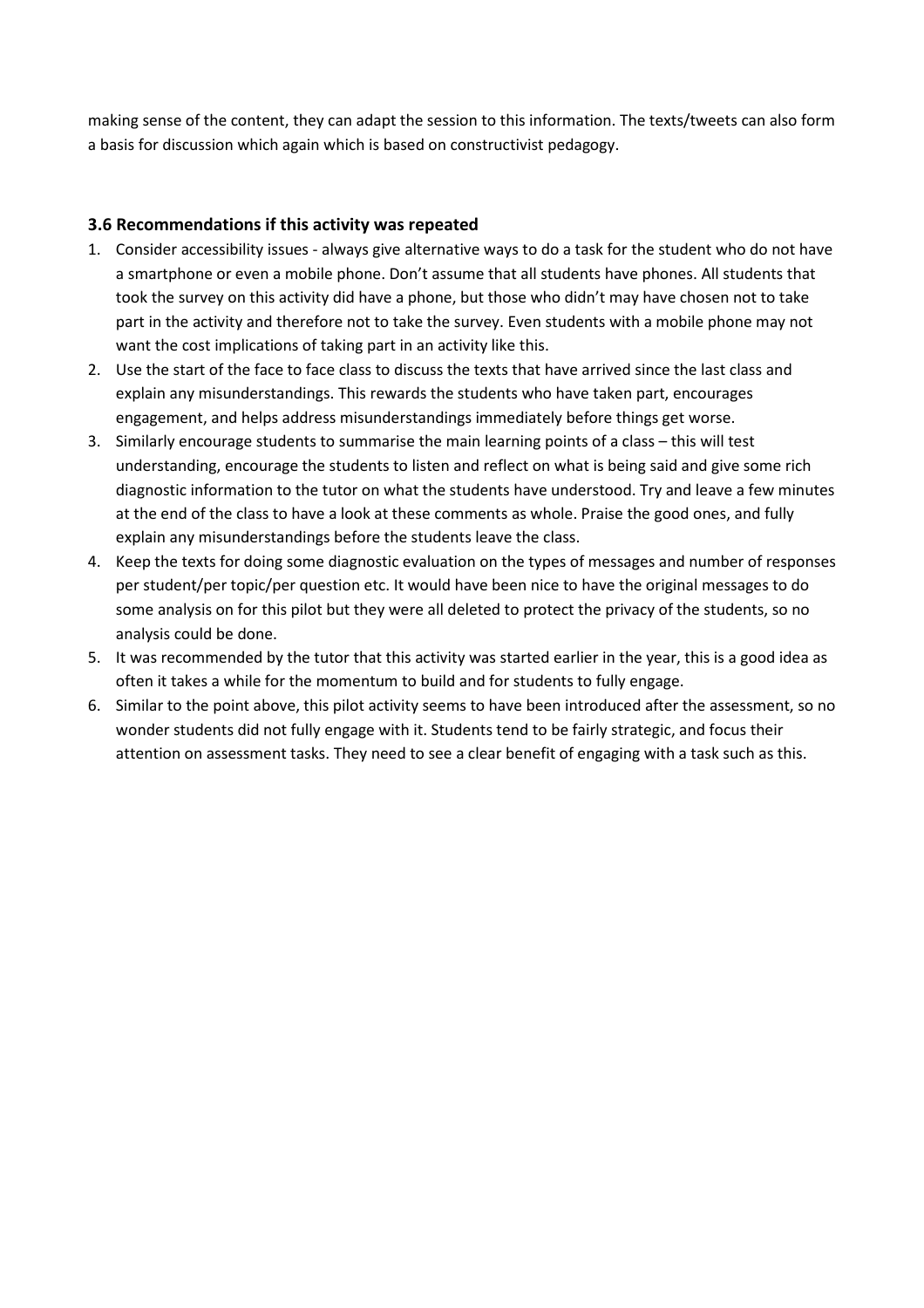## 4. Case Study 3 - Podcasts for Reflection

#### 4.1 Activity

This task was for the students in pairs/small groups to create a podcast of their choice and upload it to Blackboard, given them a choice of topics for that course. The purpose of the activity is to allow students in their small groups to summaries the key points of the topic they have chosen in a short podcast by using a mobile phone or a digital recording device. This audio recording can then be uploaded to Blackboard for the other students to access. This has the benefit of the students working collaboratively on a task to plan it in addition to engaging with the subject matter. This can then form the basis for a series of revision resources for the students to listen to at assessment time, in addition they could also add the podcasts to a resource bank for future cohorts of students – this giving them more purpose. Having the students in pairs or threes makes the task more enjoyable and less daunting and also develops collaborative and team working skills. The audio could also be added to the students' portfolios. Students could use their mobile phones for this task if it had recording functionality, alternatively they could use digital recording devices or free online recording software on their laptops or personal computers.

#### 4.2 Results

This trial was only attempted in one module BFO0110.

No students took part in this activity.

#### 6.4 Summary of the Student Questionnaire Results:

(A copy of the questionnaire is in Appendix C)

Only 6 students answered this survey and due to the fact that no one actually undertook this activity most of the questions were not relevant – the results of the survey were as follows.

- 1. Are you
	- a) Female 3 (50%)
	- b) Male 3 (50%)
- 2. Which age range are you in?
	- a) under  $20 2$  (40%)
	- b)  $20-29-3(60%)$
	- c) 30-39 0
	- d) 40-49 0
	- e) 50 or over 0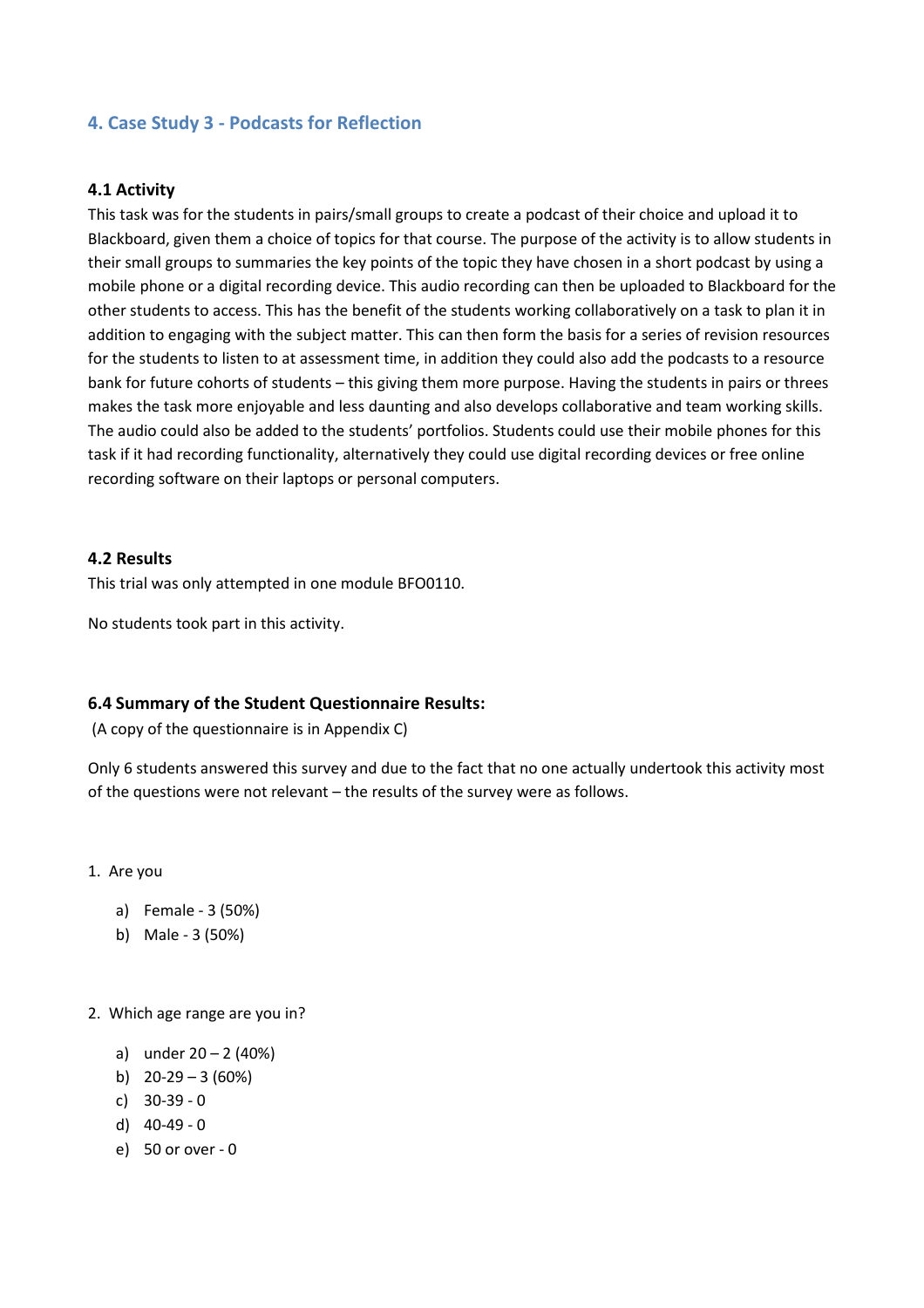- 3. Do you have a mobile phone?
	- a) Yes I have an iPhone 0
	- b) Yes I have a smart phone (other than an iPhone) 2 (33%)
	- c) Yes I have a mobile phone but not an iPhone or smartphone 4 (67%)
	- d) No I don't have a mobile phone 0
	- e) Other (please specify) 0

4. Do you have a recording device that enables you to create audio recordings (podcasts)? (select all that apply)

- a) Yes I have a recording facility/application on my mobile phone 3 (50%)
- b) Yes I have another mobile recording device I could use, such as a dictaphone, digital recorder 0
- c) Yes I have recording software on my pc/laptop 0
- d) No I have no device I could record a podcast on  $-3$  (50%)
- e) Other (please specify) 0
- 5. Did you take part in this activity?
	- a) Yes I created (or helped to create) a podcast 0
	- b) No I did not create (or help create) a podcast for this activity  $-6$  (100%)
- If Yes then how did creating the podcast help your learning? No answers

If No - why did you not take part in the activity? These were the six answers we got:

- I didn't remember
- I had forgotten about it, sorry.
- I was not aware of it
- not required to
- We did not do this activity, only asked if the idea would be helpful to my academic work
- We never really got round to it and kind of forgot...which is a terrible excuse I know...
- 6. If you did create a podcast which method did you use?
	- a) I used my mobile phone
	- b) I used recording software on my pc/laptop
	- c) I used a digital recording device
	- d) I did not create a podcast 6 (100%)
	- e) Other (please specify):

7. If revision podcasts had been created (by students for this activity) for each topic - would you have listened to them at exam/assignment time?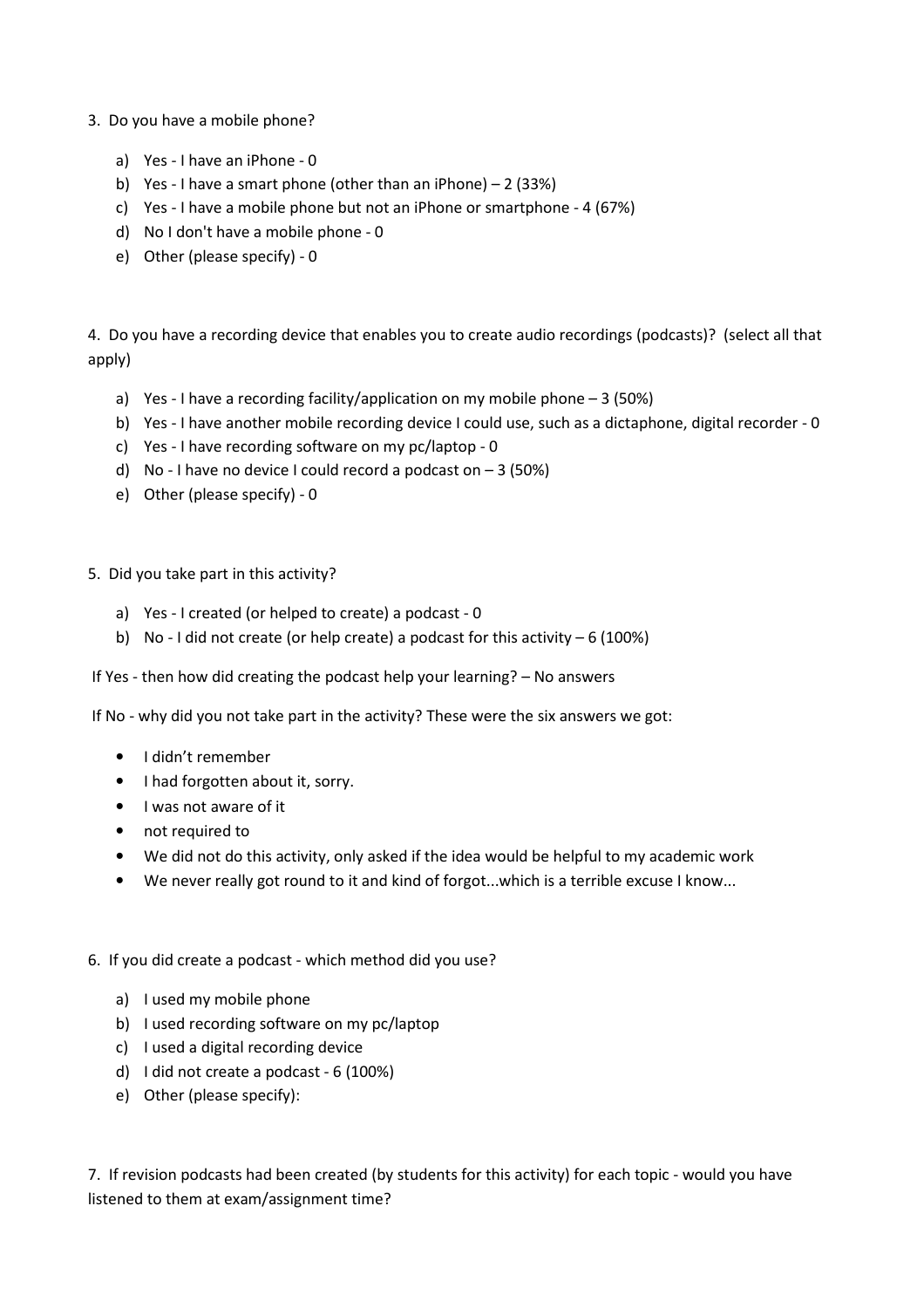- a) Yes I would have listened to all of them  $-1$  (17%)
- b) Yes I would have listened to some of them that related to my assignment/revision 5 (83%)
- c) No I would not have listened to the podcasts
- d) Other (please specify):

If you would not have listened to them - please explain why not: - No responses to this question.

- 8. Would you have taken part in this activity if it had been part of the assessment?
	- a) Yes 5 (83%)
	- b)  $No 1 (17%)$

9. Have you any other comments to make about this activity that we have not covered above?

No other comments were made.

#### 4.3 Summary of the Interviews with Staff

The intention was to utilise this activity to allow students to embed recording techniques as part of the research collection phase. It was envisaged that this activity was to be embedded in to a portfolio of activities they were involved in as part of the course assessment. The students were asked to record their findings and to upload their results into Blackboard as a resource to be used by other students in the classroom. Unfortunately the activity was unsuccessful. The students did not engage in the process even though an effort was made to integrate the activity as part of the research process. The students did not engage with the task for a number of reasons in the opinion of the tutor. The tutor commented that the workload was quite heavy and the contact time with the tutor is minimal. The activity was not assessed; students were too focused on finishing the project and to cover the minimum required. There may have also been one or two students who did not have the necessary technological skills.

#### 4.4 Discussion

Unfortunately the students did not engage with this task. The most probable reason for this is that it was not tied to assessment at all, and would have been quite time-consuming for the students. Other reasons were due to lack of technological know-how and lack of confidence in creating audio recordings. The tutor also identified sharing as being a big issue, developing resources and sharing them across peers. I imagine not many students answered the survey due to all of them not engaging with the task. The survey did ask the question about the reasons for not taking part in the session, but most answered that they forgot or weren't required to, so it sounds like they were not really given any motivation or real encouragement to do so. It is interesting that all the students who took part in the survey would have liked to have made use of the podcasts at revision/assignment times. It is perhaps not a surprise that most of the students would have done the activity had it been built into the assessment.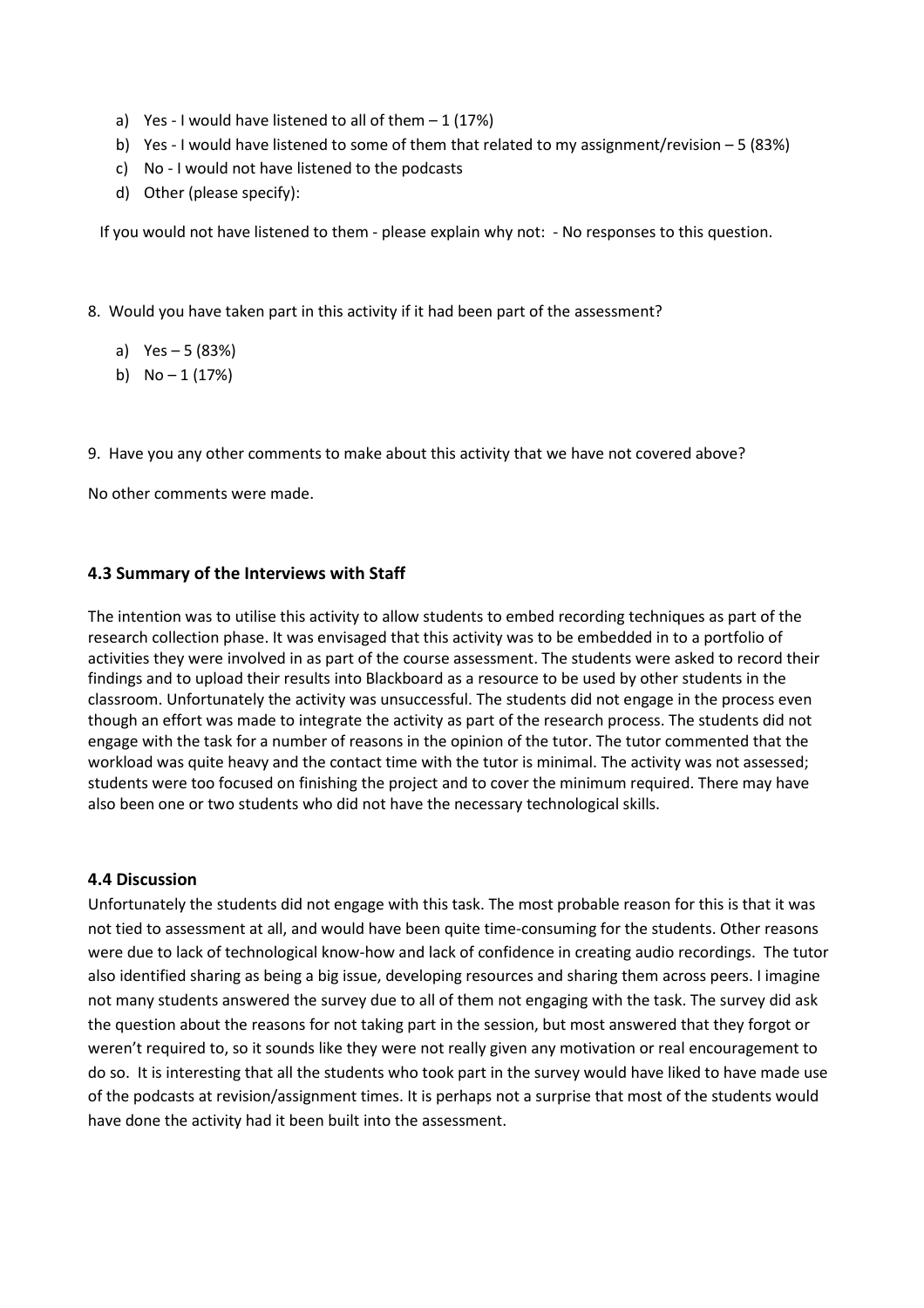#### 4.5 Recommendations if this activity was repeated

- 1. As this would have been quite a time consuming activity, it would have been good to build the activity into the assessment. If it was part of the assessment, students would have considered the time investment worthwhile, and maybe would have enjoyed an alternative to traditional assessment types like written assignment and exams.
- 2. Consider accessibility issues always give alternative ways to do a task for those students who do not have a smartphone or even a mobile phone.
- 3. The tutor suggested that this activity was started earlier in the academic year to allow the students more time to work on it.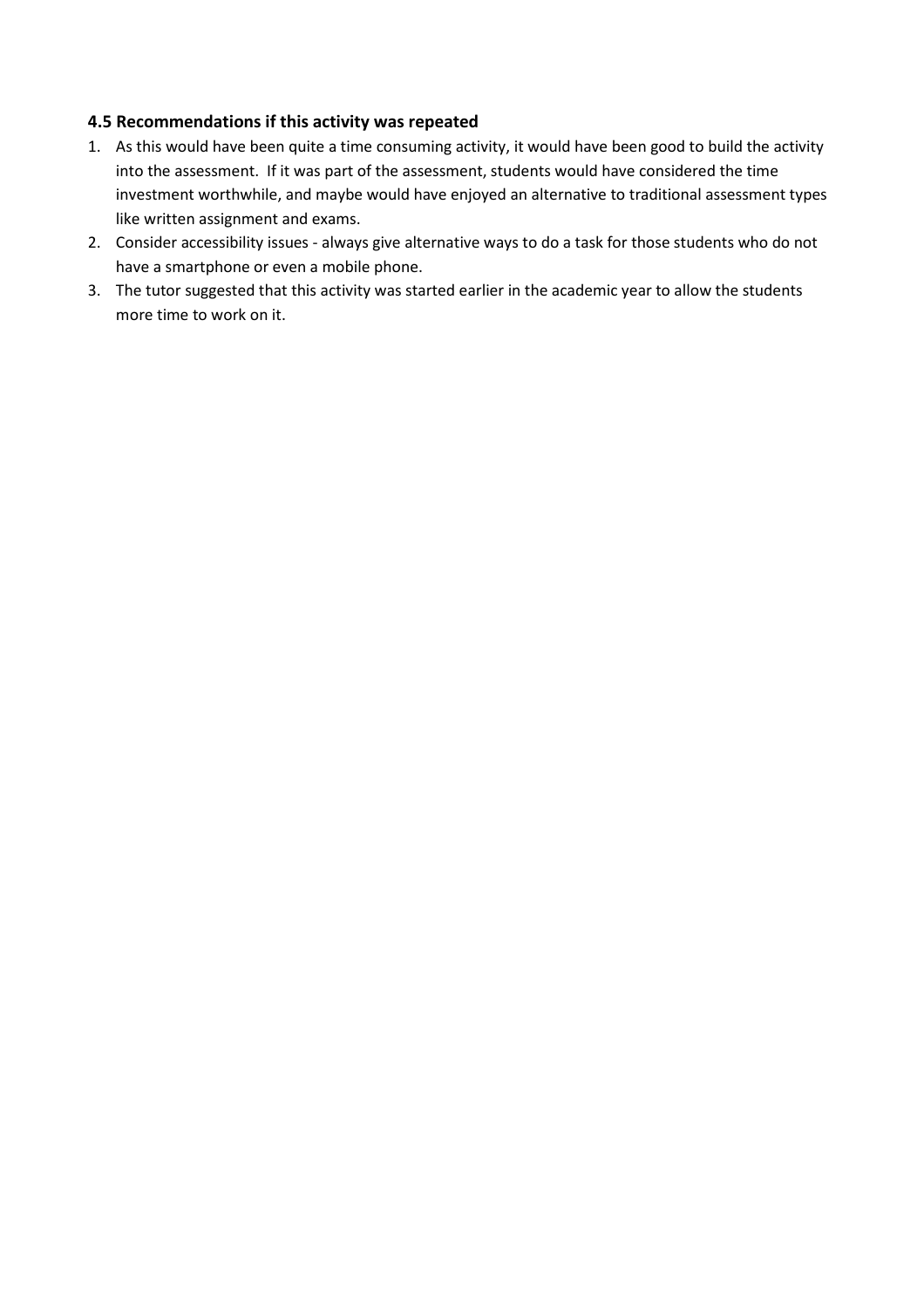## 5. Case Study 4 – Using SMS to Communicate with Students

#### 5.1 Activity

This activity involved making use of the University SMS system for communicating with students across a wide range of modules within the Business School. Students on registration were allowed to 'opt-in' to the SMS communication service. Those that chose to be part of the system then received administrative messages from tutors such as room changes, postponed lectures, assignment deadlines, reminders and so on. Students only needed text messaging capability on their mobile phones to take part in this activity and all of the messages were also posted as Announcements on Blackboard to cater for those without a mobile phone, or for those students who chose not to be communicated to in this way.

#### 5.2 Results

This trial was only carried out across the Business School. Students could opt into the system.

#### 5.3 Summary of the Student Questionnaire Results:

(A copy of the questionnaire is in Appendix D)

110 students answered the survey.

- 1. Are you
	- a) Female 71 (65%)
	- b) Male 38 (35%)
- 2. Which age range are you in?
	- a) under 20 17 (15%)
	- b) 20-29 66 (60%)
	- c) 30-39 11 (10%)
	- d) 40-49 13 (12%)
	- e) 50 or over 3 (3%)
- 3. Which department of the Business School are you in?
	- a) Accountancy 22 (20%)
	- b) Leadership and Management 24 (22%)
	- c) Strategy and marketing 27 (25%)
	- d) Law 24 (22%)
	- e) Other (please specify): 11 (10%) Other options listed as:
		- Business Studies 8 (7%)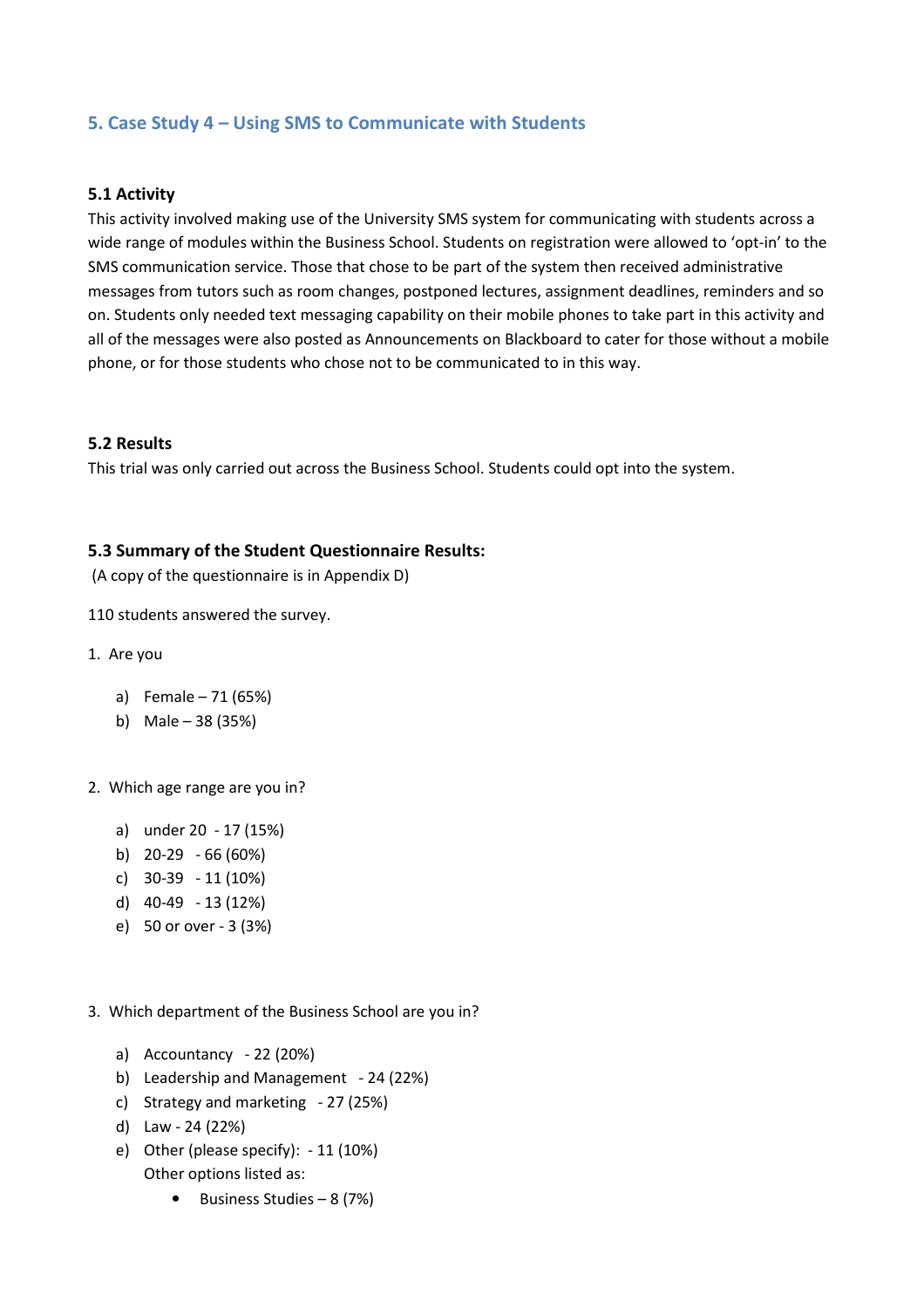- $CIPD 3 (3%)$
- 4. What level of course are you studying for?
	- a) Foundation degree 6 (6%)
	- b) Undergraduate degree 78 (72%)
	- c) Masters degree (MA/MSc/MBA) 14 (13%)
	- d) PhD 3 (3%)
	- e) Other (please specify): 7 (7%) Other responses listed as:
		- $\bullet$   $ACCA-1$
		- $\bullet$  CIPD 2
		- $\bullet$  LLB-1
		- Postgrad 3
- 5. Do you have a mobile phone?
	- a) Yes I have an iPhone  $-16(15%)$
	- b) Yes I have a smart phone (one with applications and capable of internet browsing etc)  $-37$  (34%)
	- c) Yes I have a mobile phone (other than an iPhone or smartphone)  $-54$  (50%)
	- d) No I don't have a mobile phone  $-1$  (1%)
	- e) Other (please specify):  $-0$  (0%)
- 6. Did you opt in to the text messaging scheme?
	- a) Yes 49 (44%)
	- b) No 61 (56%)

If not - why did you choose not to take part?

Summary of answers to this question:

- Were not aware of the scheme 48
- Preferred not to (no reason as to why not)  $-2$
- Out of the country so would have incurred costs to receive texts 2
- Not sure/can't remember 2
- Doesn't like texts  $-1$
- Doesn't have a mobile phone  $-1$
- Prefers communication by email  $-1$
- Didn't want loads of texts  $-1$
- $\bullet$  Didn't consider it important  $-1$
- $\bullet$  Forgot 1
- Didn't have option 1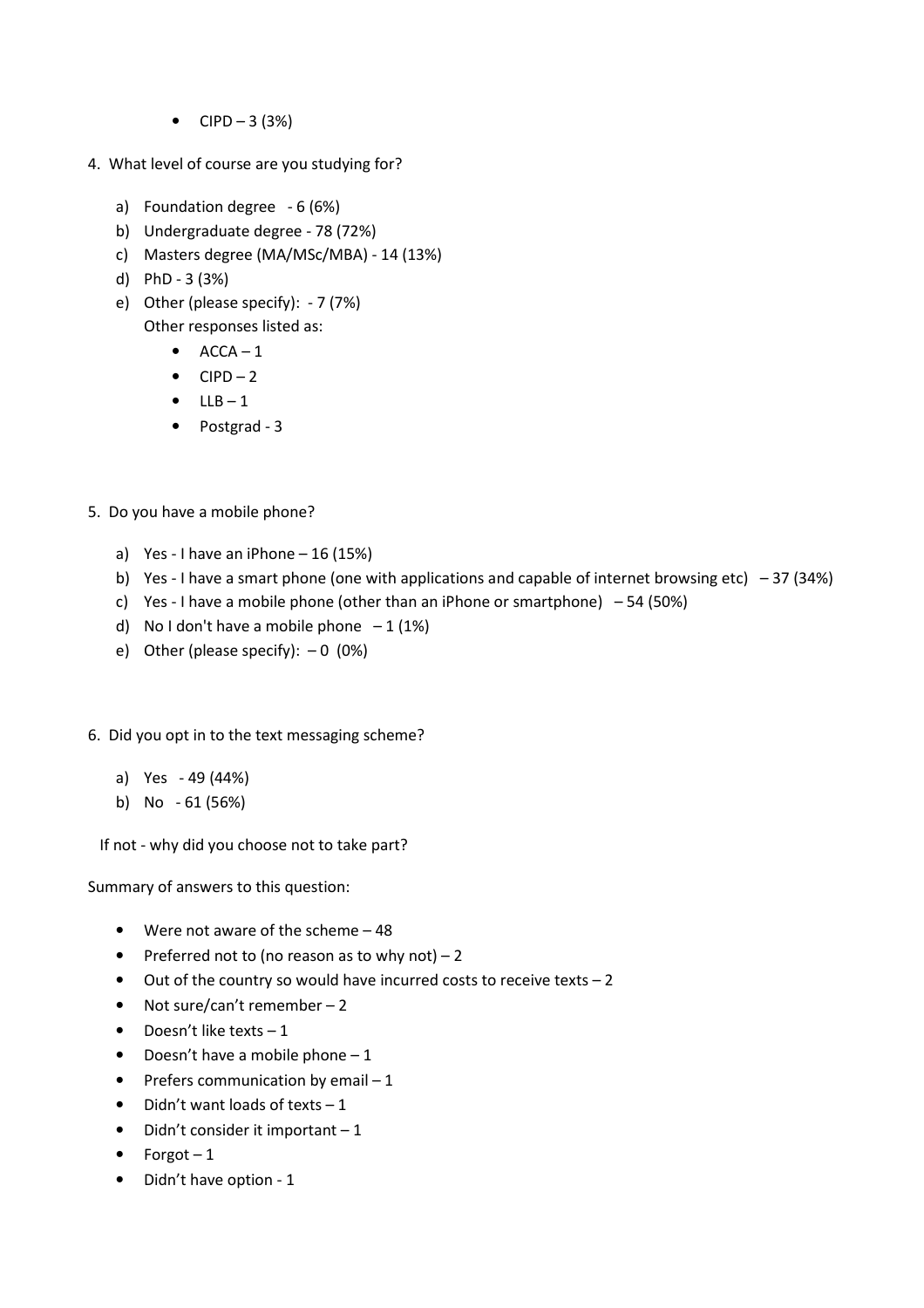- 7. Approximately how many messages did you receive?
	- a) None 30 (28%)
	- b) 1-5 23 (21%)
	- c) 6-10 2 (2%)
	- d) 11-20 1 (1%)
	- e) More than 20 1 (1%)
	- f) I did not take part in the scheme  $-52$  (48%)

8. Select each of these that apply (these were just tick boxes in each of the table cells)

| Which of these types of<br>text message                        | have you<br>received<br>over the last<br>academic<br>year? | would you<br>like to<br>receive in<br>the future<br>(if the<br>situation<br>arises)? | would you<br>prefer not<br>to receive<br>at all in the<br>future? | would you prefer<br>the information<br>via another<br>communication<br>method like<br><b>Blackboard or</b><br>email? | would you<br>prefer to<br>receive by text<br>rather than any<br>other way of<br>communication<br>(like<br><b>Blackboard or</b><br>email)? |
|----------------------------------------------------------------|------------------------------------------------------------|--------------------------------------------------------------------------------------|-------------------------------------------------------------------|----------------------------------------------------------------------------------------------------------------------|-------------------------------------------------------------------------------------------------------------------------------------------|
| a room change message                                          | 6                                                          | 81                                                                                   | $\mathbf{1}$                                                      | 15                                                                                                                   | 36                                                                                                                                        |
| a cancellation of a class<br>message                           | $\overline{7}$                                             | 77                                                                                   | $\overline{2}$                                                    | 15                                                                                                                   | 33                                                                                                                                        |
| a coursework deadline<br>reminder                              | $\overline{2}$                                             | 55                                                                                   | 6                                                                 | 32                                                                                                                   | 22                                                                                                                                        |
| a message giving you<br>feedback about an<br>assignment        | $\mathbf 0$                                                | 40                                                                                   | 8                                                                 | 43                                                                                                                   | 19                                                                                                                                        |
| a message containing<br>your results/grade on an<br>assignment | $\mathbf{1}$                                               | 54                                                                                   | $\overline{7}$                                                    | 33                                                                                                                   | 21                                                                                                                                        |
| An exam<br>date/time/room<br>reminder                          | $\overline{2}$                                             | 66                                                                                   | $\overline{4}$                                                    | 27                                                                                                                   | 26                                                                                                                                        |
| A 'Haven't seen you<br>recently' message                       | $\overline{2}$                                             | 42                                                                                   | 23                                                                | 22                                                                                                                   | 19                                                                                                                                        |
| An attendance<br>reminder                                      | $\mathbf{1}$                                               | 46                                                                                   | 17                                                                | 22                                                                                                                   | 20                                                                                                                                        |
| A message to let you<br>know you have missed a                 | 0                                                          | 49                                                                                   | 11                                                                | 27                                                                                                                   | 18                                                                                                                                        |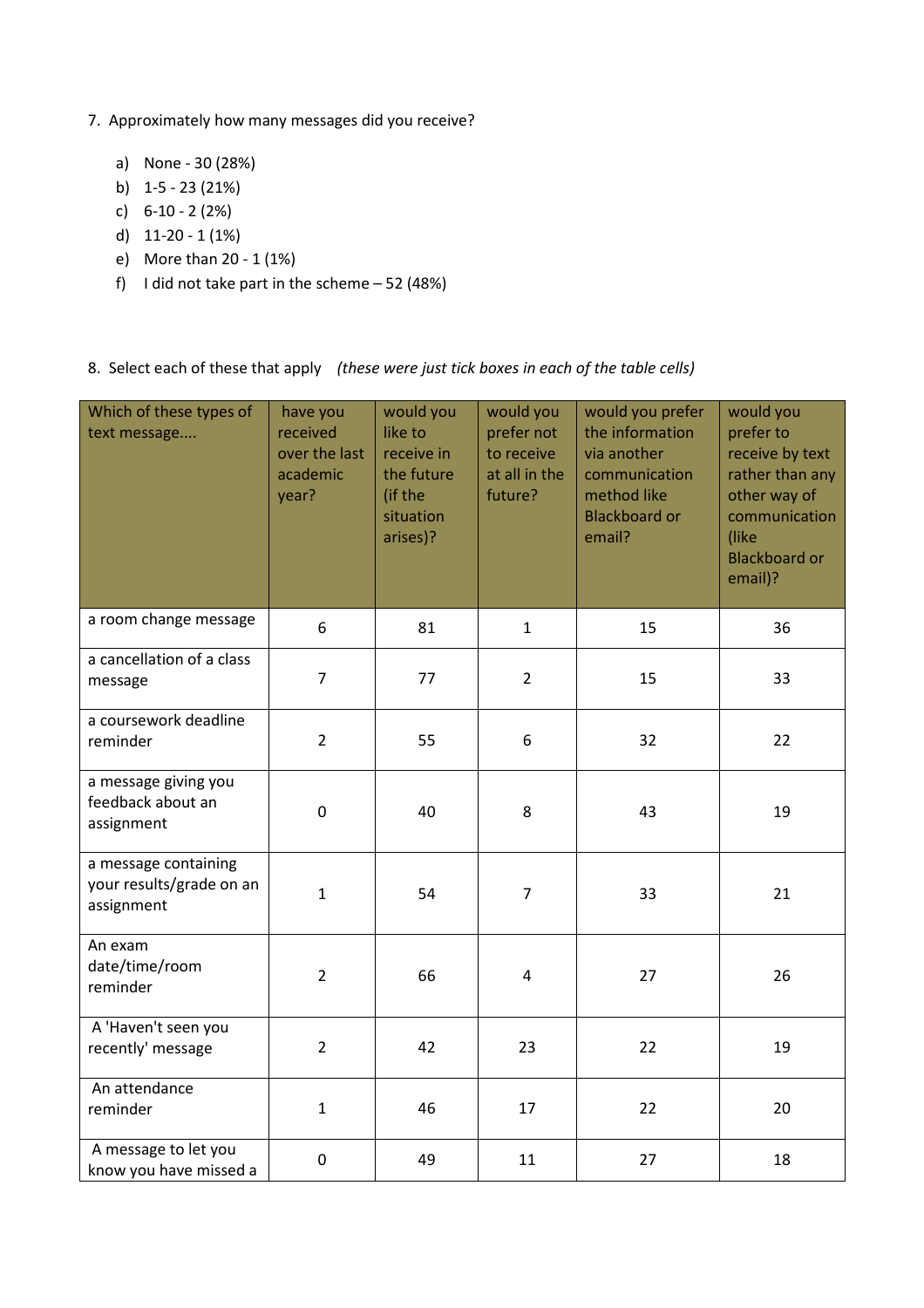| deadline                                                                                    |             |    |    |    |    |
|---------------------------------------------------------------------------------------------|-------------|----|----|----|----|
| A message to inform<br>you of a social event                                                | $\Omega$    | 33 | 16 | 36 | 17 |
| A message to let you<br>know about a tv/radio<br>programme/event<br>relevant to your course | $\mathbf 0$ | 41 | 15 | 32 | 19 |
| A message to arrange a<br>personal tutor meeting                                            | 3           | 58 | 5  | 26 | 23 |
| A guest lecture alert                                                                       | 0           | 39 | 12 | 39 | 18 |

9. Do you think the text messaging service has improved your student experience?

- a) Yes 14 (13%)
- b) No 25 (23%)
- c) I didn't take part in it.  $-71$  (65%)

Please explain the reasons for your answer

These were the reasons given – I have listed them in full as I think the system has the potential for improving the student experience, but from the responses it appears the system could have been used a lot better than it was…:

- although I did not take part in it I wish I knew about it as it sounds like a good idea.
- Although one lecturer did inform us of a cancellation, other cancellations or room changes made by others went on without any contact - if this service took off and lecturers used it, it would be extremely useful.
- because I don't have a mobile phone
- Because I had a few messages in first year.
- because they give more information and keep updated
- Because I only get texted for modules that I do not go to!!!!!!!!!!!!!!!!!!!!!!!!!!
- But I think it would improve my student experience.
- cannot remember being given the opportunity
- Didn't know the scheme was being tried out.
- don't have a reason
- Even though we had cancelled lessons and room changes, the system was not used.
- I did not receive any sms.
- I have never received any text message but I believe it would have improved my student experience
- I only received one text message. However I think it could if used daily.
- I opted in and never received a single text in the 4 years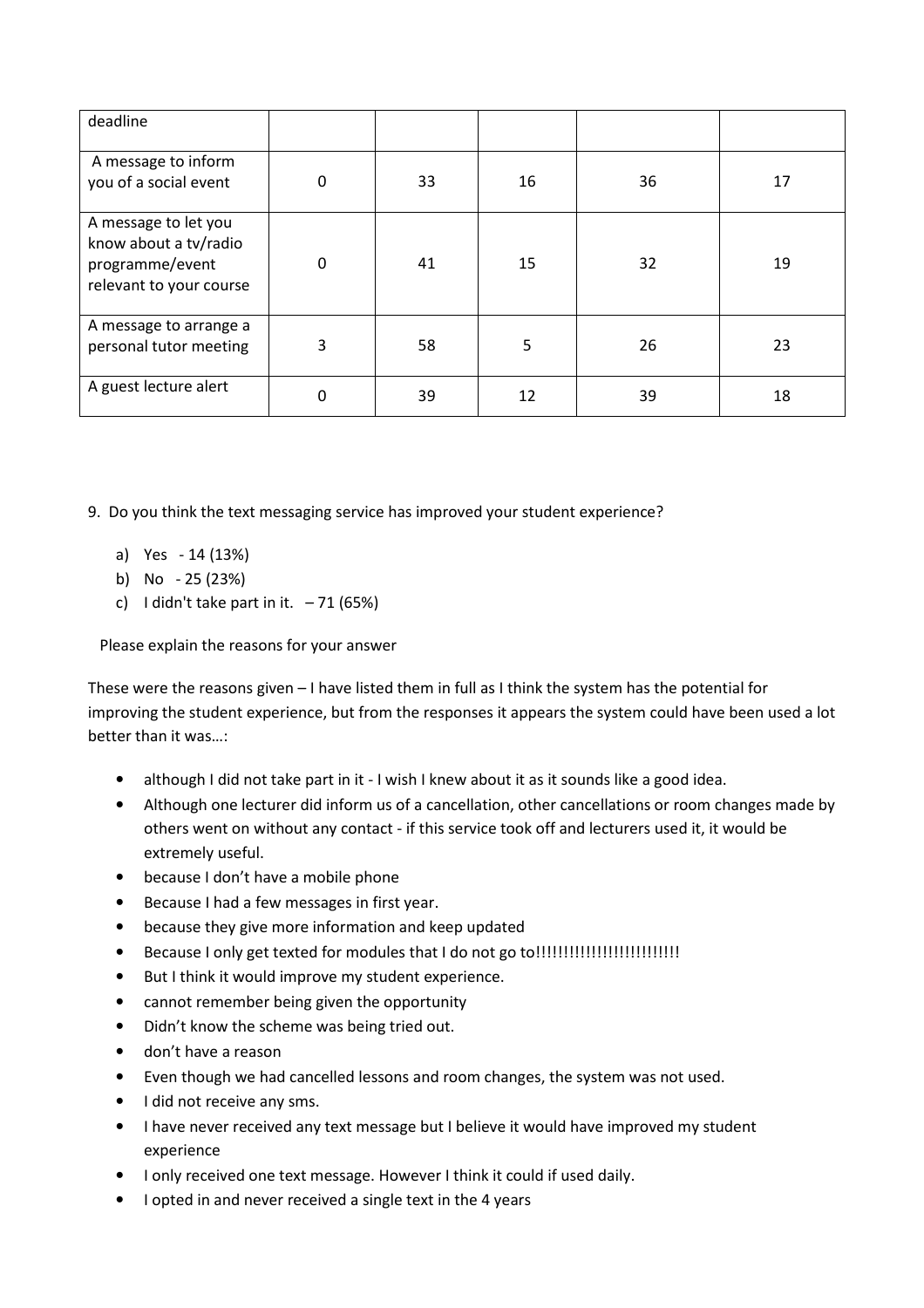- I received only one text and it was year ago. As I can remember.
- I think it could have been used more than it was.
- I was not given an opportunity to take part
- I was unaware of this
- Never received a text
- No, it made it worse. We were promised texts for room changes and cancellations and didn't get any.
- not much difference
- Only one text message received throughout the year. It could be used many more situations.
- receive up-to-date information from school
- So far I have received only one text message about cancellation of a class in the last semester. However, we guys got the message late as we were waiting for the tutor to come. I am not sure what has caused this though.
- The course didn't make much use of the system as not many people had signed up to it.
- Throughout the entire time I have been opted into the scheme, I have only received one text message and that message wasn't even relevant to my pathway, modules or section of the school.
- unaware of its existence
- Was not made aware, had I been made aware I would have opted in
- Yes it has because it enables you to find out if a lecture is cancelled, this is useful for those people who have to travel long distances to get to university
- 10. Do you think the text messaging service has any disadvantages?
	- a) Yes 30 (31%)
	- b) No 66 (69%)

The disadvantages listed can be summarised as follows:

- Those relating to the system not being used well by the University staff 9
- Those saying it is unreliable (i.e. they may lose their phone or not check it) 7
- Those saying it could be disruptive (i.e. phone going off at a bad time or too many messages) 4
- Those mentioning privacy issues 3
- Those mentioning they didn't know the system was available  $-2$
- Misc reasons including some advantages 5
- 11. Did you have any concerns about your privacy with the text messaging scheme?
	- a) Yes but I did still opt into the scheme 11 (11%)
	- b) Yes so I chose not to opt into the scheme 3 (3%)
	- c) No and I did opt in the scheme 36 (36%)
	- d) No but I didn't opt in the scheme for another reason 40 (40%)
	- e) Other (please specify): 10 (10%) These 10 'Other' responses were all to do with not being aware of the scheme, (nothing to do with privacy issues).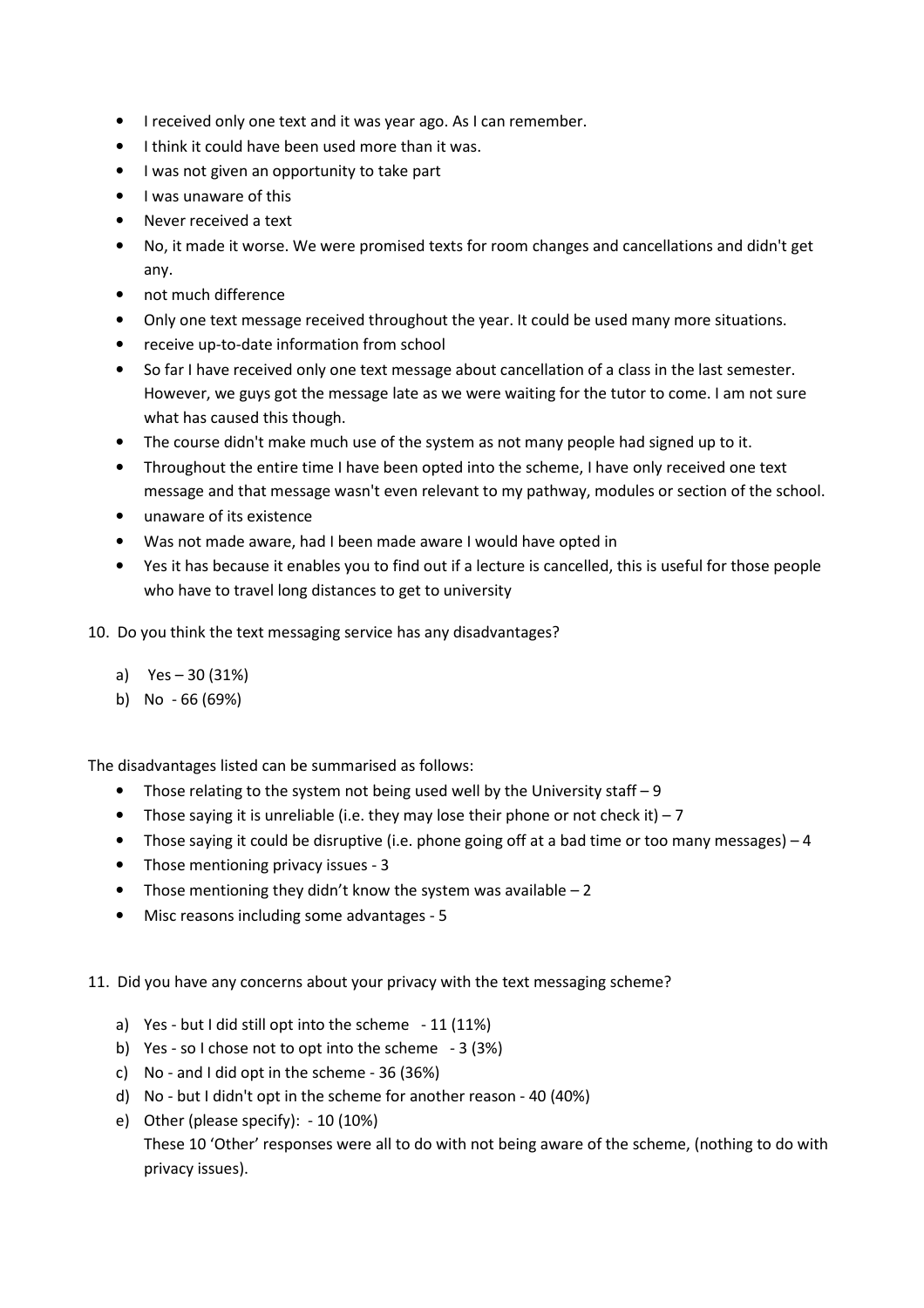So 14 students did have concerns re privacy but most of them (11) still opted into the scheme. 75 students were not worried about privacy issues.

12. Did you receive any text messages or calls on your mobile from the Business School staff that you thought were inappropriate or invasive of your privacy?

- a)  $Yes 1 (1%)$
- b) No 95 (99%)

The only person who answered this as 'yes' gave the reason as the message being irrelevant to them as not relating to a module they were on. I would class this as irrelevant rather than inappropriate.

13. What did you think of the timing of the messages (on the whole)?

(This was a 'select all that apply' question so the totals do not add up to 100%)

- a) The timing was generally good  $-17$
- b) The messages often came a bit too late (please give details below) 8
- c) The messages often came a bit too early (please give details below)  $-1$
- d) I got some messages at unsociable hours (please give details of the times you thought were inappropriate to send you text messages) - 0
- e) I did not take part in the scheme 63
- f) Other (please specify): 12

All the 'other' responses related to people not getting sent any text messages apart from one who mentioned one of the messages was too late, so that they had already commuted to University before they got the message saying the class had been cancelled.

 If you would like to explain your answers to the above question any further or if you have any other comments on the timing of messages, please give details here: We received three responses to this:

Two people commented on the fact they had received cancellation messages too late as they had already started their journey into University. The third person just commented that timing of messages was crucial otherwise the value of the message is undermined, which of course is a really important point.

14. Can you think of any other use of the text messaging service or any ways to improve it?

Way to improve it suggested can be summarised as follows:

- All lecturers use it/targeting the right group of students  $-6$
- No it is a good service as it is  $-3$
- Suggested not to over-use it so that students take notice  $-2$
- when lectures/tutorials have been cancelled it would be nice to get a text message informing me before I'd set off for the journey to find out when I got to Uni - 1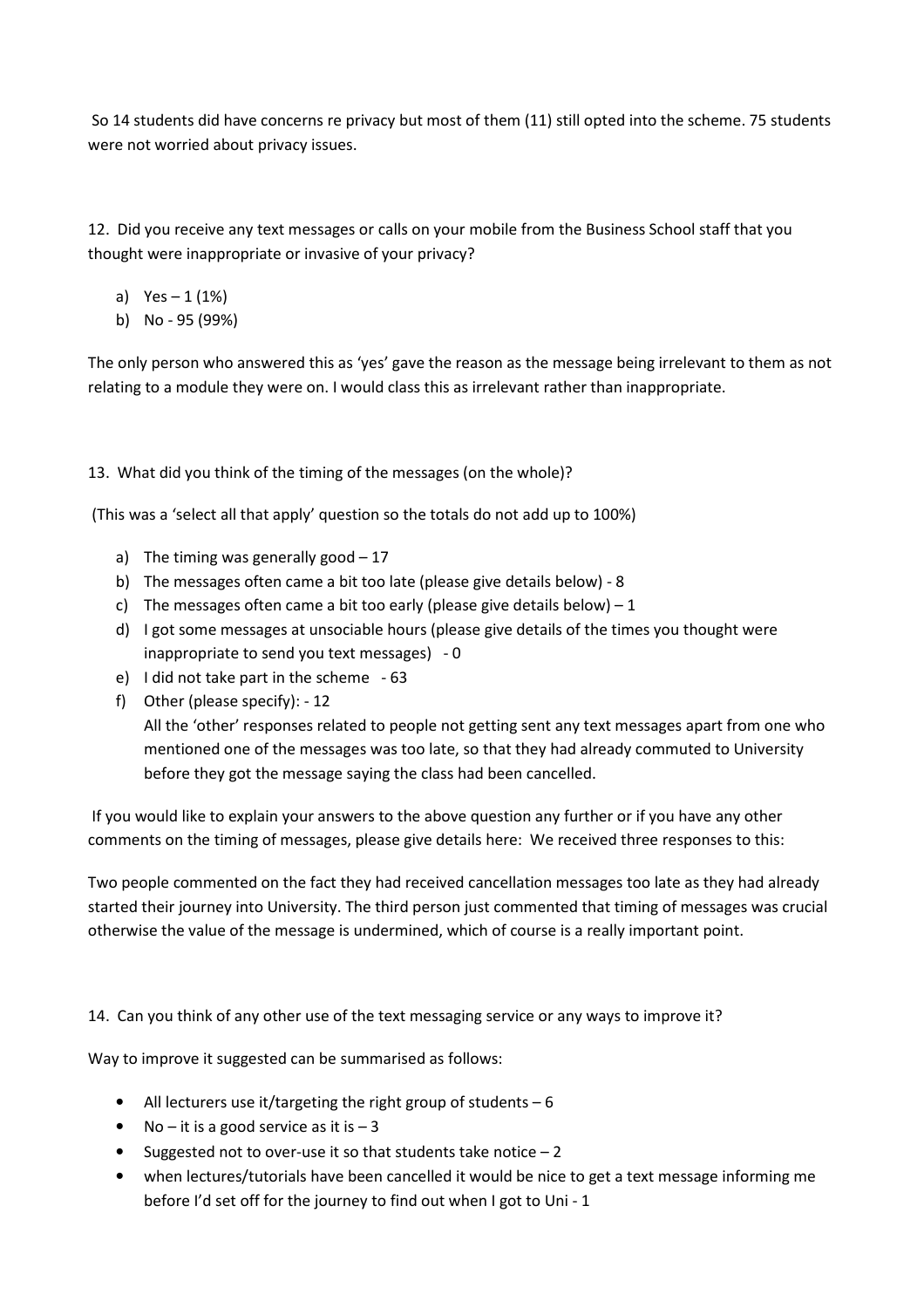- For teaching 1
- $\bullet$  library/ book return reminders  $-1$
- they could be sent when the deadline of re-registration in September is close so no one misses it 1
- In an emergency situation for instance to let us know about severe weather conditions such as heavy snowing, flooding, etc which may disrupt academic activities  $-1$
- Make sure it's used for a wider range of reasons as suggested in the previous question 1

#### 15. Have you any other comments to make about the text messaging service?

- Actually send the texts.
- How do I opt in?
- I appreciated the lecturer that did use it and hope that others follow.
- I believe in efficient and effective communication. So, your text message service can be utilised to deliver the expected outcome.
- I feel I could benefit from it a lot!!
- I have opted into the scheme since it began yet have never received messages about cancellations of classes or room changes.
- I would have found it really useful as I am a part time student with a full time job.
- It would be a good idea regarding class cancellations/room changes. I have received e-mails in the past telling me a class has been cancelled an hour before the class starts...by this time I have already left for the class and cannot see the email so it is no use to me. At least with a text message I would get the message.
- More awareness of it to be promoted on the campus
- only use it for certain things where only short messages are required.
- Should be used more often
- Without such a scheme the onus is on the student to check Blackboard regularly, which is not very customer focused and leads to frustration, particularly where room changes and or cancellations are concerned, and can lead to wasted journeys and time, so appropriate use of text messaging would be beneficial
- would be very helpful and appreciated as it would make studying easier

#### 5.4 Summary of the Interviews with Staff

This activity was used by the academics:

- To notify students of a lecture cancellation/ room change, assignment hand in dates
- To monitor student attendance
- To communicate with students regarding their work

The academic staff who took part in this considered the scheme to be a great success for the students who signed up for the service. They claimed that it was easy to communicate with the students and tasks were done really quickly. For example student panel minutes were done very quickly and reported student response rates to be a lot faster.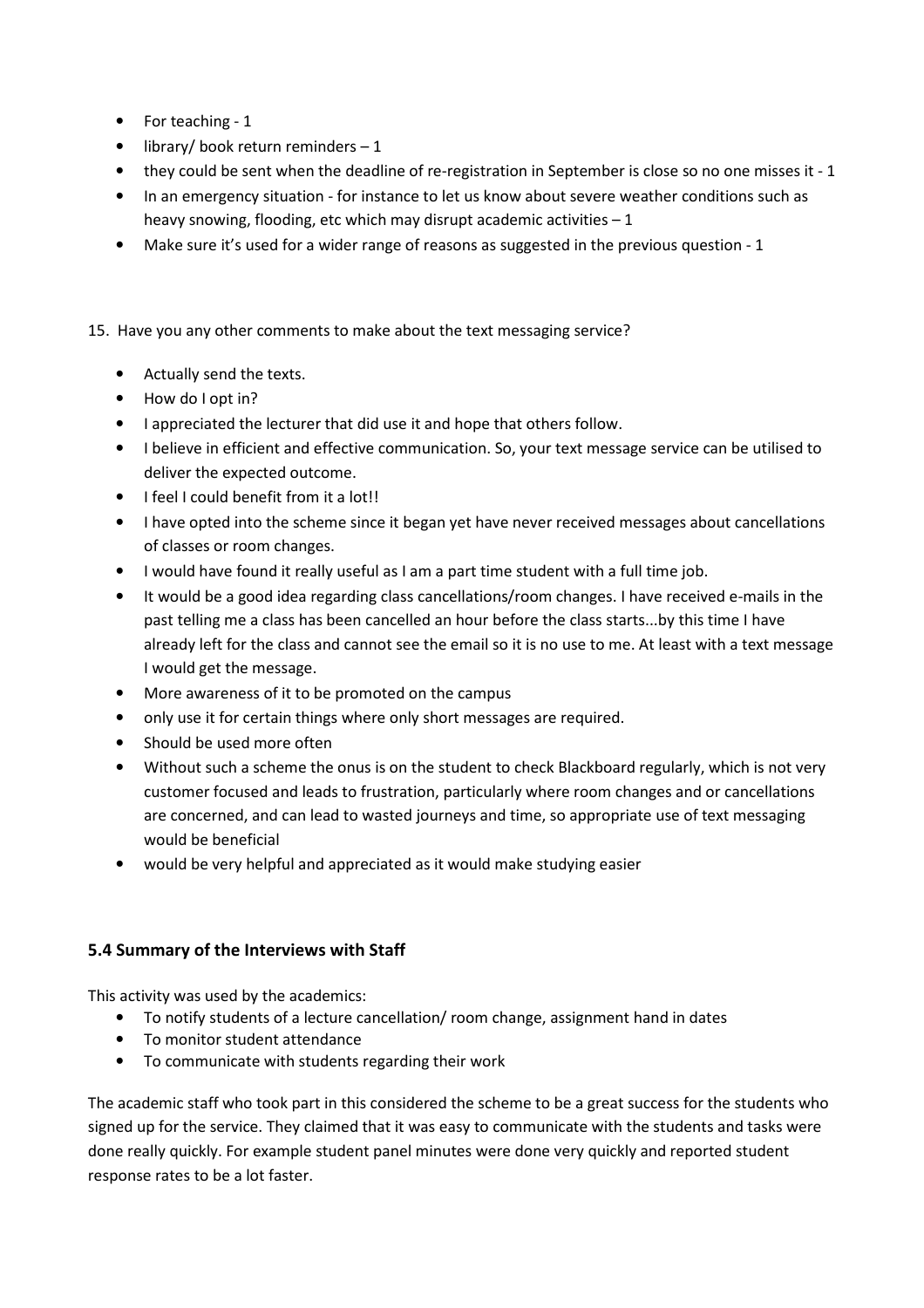The staff claimed that the uptake for the scheme could have been a lot higher. The activity has a lot of potential but due to the system being opt-in this was a lost opportunity in engaging students on a much larger scale. They recommended that the system be made as the default being that they were in but to allow students to opt out individually if they wanted to. It was thought that the activity was a great help in administering the course and allowing increased and more efficient student communication and engagement that otherwise would have been difficult.

#### 5.5 Discussion

In the survey the demographic information indicated that approximately two-thirds of the students who answered were female, and the sample represented all age groups from 18 to over 50. There appears to be a fairly even spread of responses from the differing departments of the Business School, and representation from all levels of study, with approximately three-quarters of the responses from undergraduate students.

Most of the people who did not take part in the scheme did not do so because there were unaware of the system. Most of the comments said they just did not know about it, with many following that up with a statement saying they wished they had known and would have opted into the scheme for sure. Interestingly not one student mentioned anything to do with privacy as to a reason not to take part. Out of those that did take part, many did not receive any messages or some received very few. This is important – as it raises students' expectations about the use of the system if they are given the choice to opt in. It appears that the use was not taken up by many staff, and only in a very small amount by others, and from the results of the survey it looks like increased and consistent use would very much welcomed by the students.

#### 5.6 Recommendations if this activity was repeated

- 1. Consider accessibility issues, in addition to sending texts always post the messages on Blackboard or send my email as well. Don't assume that all students have phones. Some students did not want to give their numbers to the University; others may lose/replace their phones without passing the information on the University.
- 2. Consider having an online system where students can both change their mobile numbers, opt in or out of the scheme and choose which types of messages they want to receive.
- 3. At the moment the system was all one way messages from tutors to students consider using these for students to similarly contact tutors if they are going to be absent or to confirm/change personal tuition meetings.
- 4. Many students did not know about the system but would have liked to have taken part. It needs to be publicised better.
- 5. Many students signed up but then didn't get any messages. Signing up raised their expectations which were then not met. Make sure staff know how to use the system, and a consistent approach across the School is used. If some students are getting messages and others aren't, it could cause dissatisfaction.
- 6. The timing of messages needs to be checked, in general the timing seems to be good but messages need to be communicated early enough to be useful especially cancellation of classes, to prevent students making unnecessary journeys.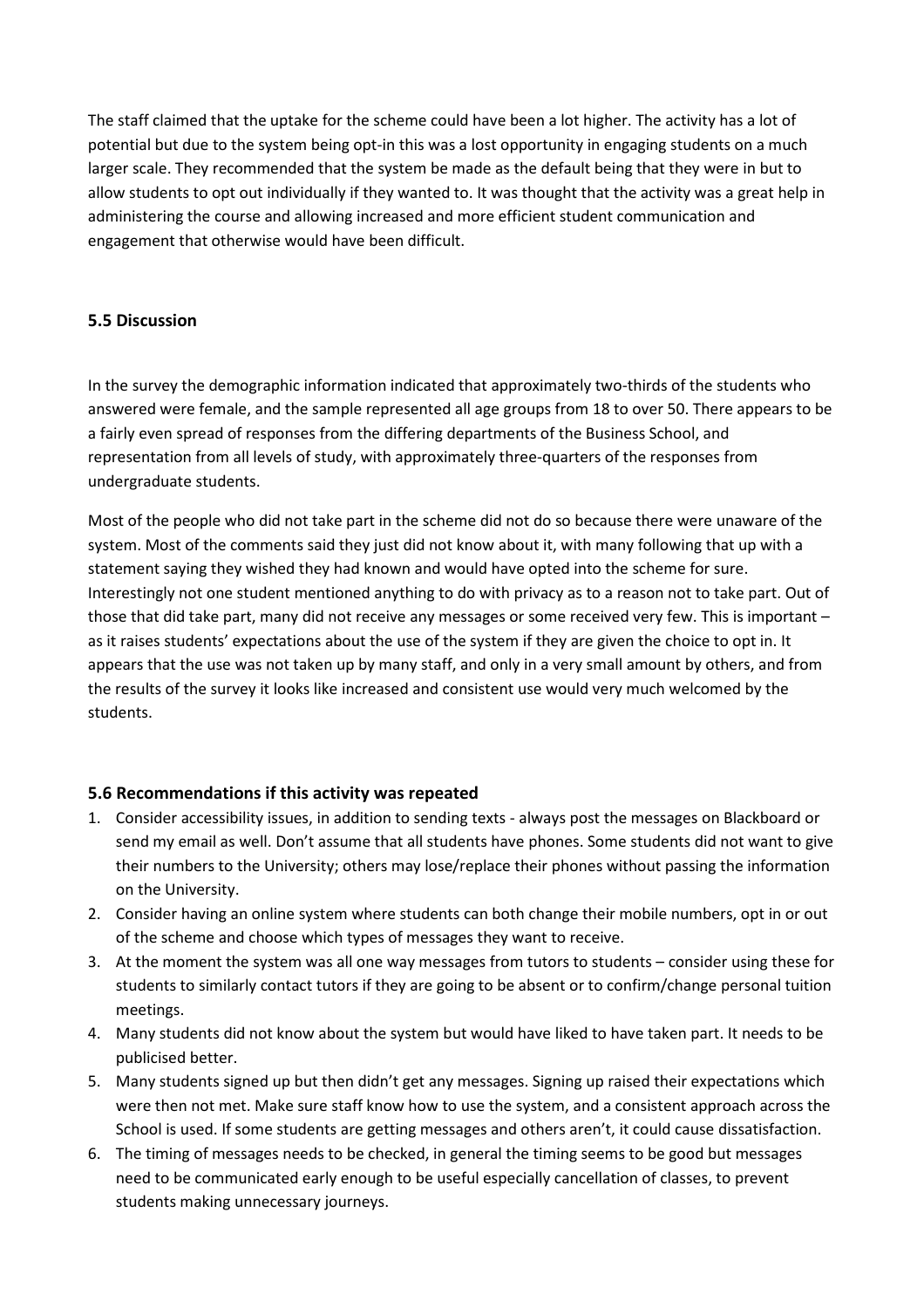- 7. Care needs to be taken that the messages are sent to the right group of students. Many of the complaints seem to be getting messages that were not relevant to students.
- 8. It seems to be a very popular system so make the most of it and it needs to be used more widespread across the School. Most students really wanted to receive most types of messages this way and were disappointed if they didn't know about the system or opted in and didn't get messages.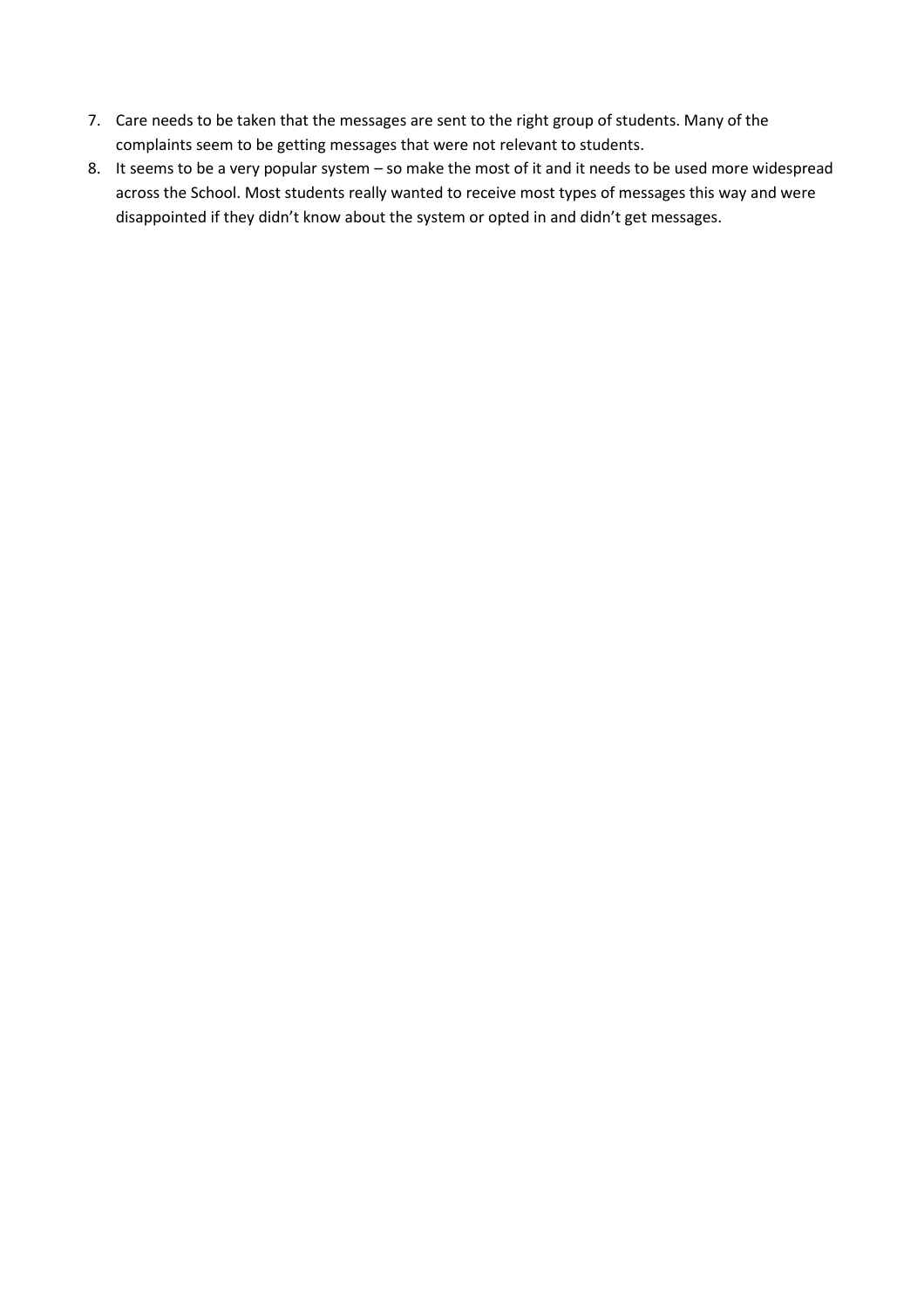## 6. Conclusion

It is all too easy to become overly enamoured with particular kinds of electronic wizardry and forget that the technology is fundamentally dependent on the under underlying pedagogy and learning principles (Yellowlees 2006).

Universities in the United States and the UK have already run trials where they have attempted to embed the technology within their institutions. Notable examples include Duke and Leeds Universities. Duke University have used the model that they want the students to be innovative and creative in how they use the technology. This is a very bolt on idea and does not fully make use of the value of this kind of technology. Leeds University have a slightly different model in that there is a greater focus on students using the technology to access the content from a remote location or in the field.

It can be argued that the use of devices in this manner were the focus is on content delivery is pedagogically conservative and regressive (Herrington et all 2009). This kind of formula tries to duplicate what happens in the offline world into the online world. No real advantage is taken of the unique capabilities of new technologies.

Both approaches have their merits, but can universities feasibly continue to afford to give away such expensive equipment on an annual basis? It can be argued that this kind of model is just not sustainable from a content development and cost perspective. With these kinds of pedagogical models the focus starts to shift away from the use of technology in learning and we may see a mover towards the acceptable maintenance of the hardware.

This project has tried to focus more on the development of learning pedagogy and how this can be used within the learning environment with technology that is accessible and easy to use. Hence by looking at the results the most successful activities were the ones that focus on the use of SMS. The activities that required more complex interaction between the student and the device had some of the lowest uptake.

Looking at the results the majority of the students interacted and engaged with activities that were easy to use, fun and accessible. It would be prudent to assume that activities need to be designed which make use of the strength of the devices; these include ubiquity, accessibility and communication. This is supported by Switzer and Csapo's (2005) observation that mobile technologies afford learners opportunities for collaboration in the creation of products and for sharing them among their peers.

As the hardware becomes more technically superior and this becomes more widely available, activities could be designed to include pictures, notes, audio and video recording. In the future this could be expanded to include "apps" as part of the learning process for a number of different uses e.g. an e-portfolio tool.

The key thing to remember as these new pedagogies start to mature is that it is important not to get too immersed with the technology and lose focus of the pedagogy. This is an easy mistake to make so any use of these types of pedagogies needs to be carefully managed. Technology moves so fast that what was maybe innovative and transparent yesterday may not be the best technology for doing a certain task or activity in the future.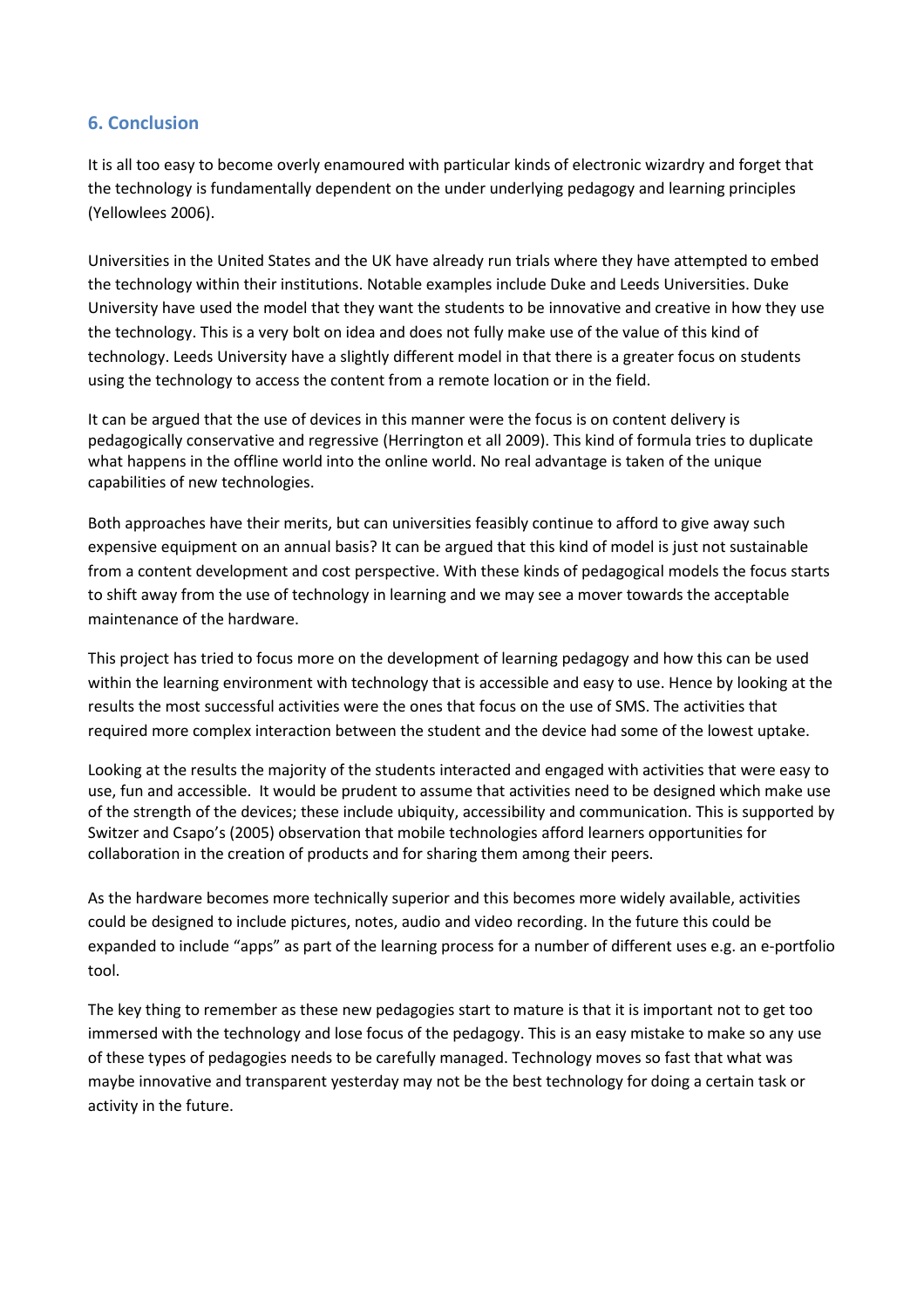## 7. Links to Web Resources

The top 50 mobile learning resources: http://www.upsidelearning.com/blog/index.php/2009/11/02/top-50-mobile-learning-resources/

The Ethics of Mobile Learning http://cloudworks.ac.uk/cloud/view/3142

Journal of the Research Centre for Educational Technology Vol 6 No 1 2010 – Special Edition on Handheld Learning 2009 http://www.rcetj.org/index.php/rcetj/issue/current

Mobile in 5 Paragraphs http://blog.learnlets.com/?p=328

Podcasting, ipadio and the metropolitan museum http://www.livinginthe4thscreen.com/podcasting-ipadio-and-the-metropolitan-museum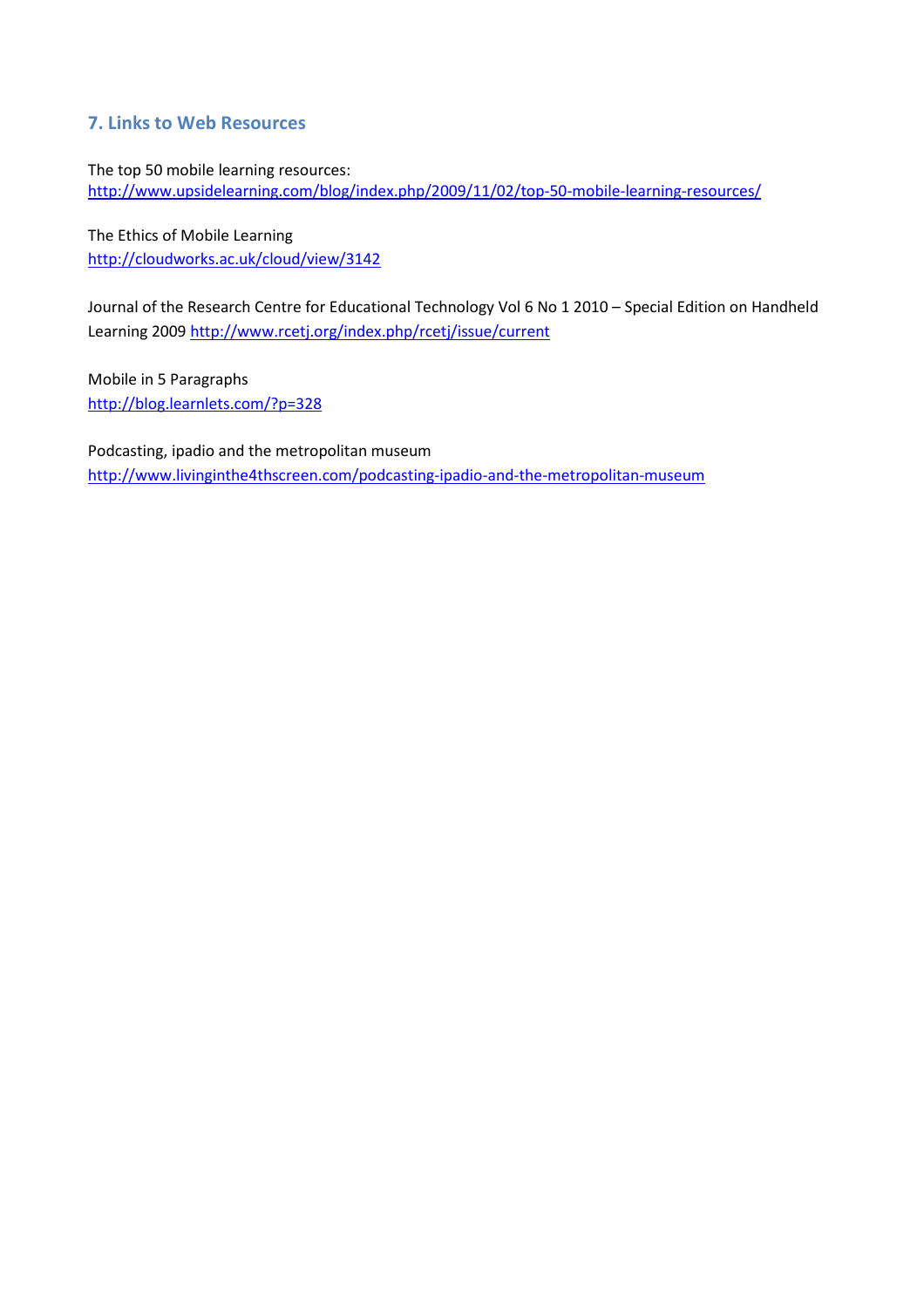## 8. Relevant Academic Articles

Ebner M., & Maurer H. Can Weblogs and Microblogs Change Traditional Scientific Writing? Future Internet. 2009; 1(1) pp.47-58. (Available online at: http://www.mdpi.com/1999-5903/1/1/47)

Ferry, B. (2009), Using mobile phones to enhance teacher learning in environmental education, in Herrington, J., Herrington, A., Mantei, J., Olney, I. and Ferry, B. (Eds), New technologies, new pedagogies: Mobile learning in higher education, Faculty of Education, University of Wollongong http://ro.uow.edu.au/edupapers/80/ (Accessed 15/5/10)

Herrington, A, (2009) Using a smartphone to create digital teaching episodes as resources in adult education, in Herrington, J., Herrington, A., Mantei, J., Olney, I. and Ferry, B. (Eds), New technologies, new pedagogies: Mobile learning in higher education, Faculty of Education, University of Wollongong. http://ro.uow.edu.au/edupapers/78 (Accessed 15/5/10)

Herrington, A., Herrington, J. & Mantei, J. (2009), in Herrington, J., Herrington, A., Mantei, J., Olney, I. & Ferry, B. (Eds), New technologies, new pedagogies: Mobile learning in higher education, Faculty of Education, University of Wollongong http://ro.uow.edu.au/edupapers/88 (Accessed 14/5/10)

Herrington, J., Herrington, A., Mantei, J., Olney, I. & Ferry, B., (2009) Using mobile technologies to develop new ways of teaching and learning, in Herrington, J., Herrington, A., Mantei., J, Olney, I. & Ferry, B. (Eds), New technologies, new pedagogies: Mobile learning in higher education, Faculty of Education, University of Wollongong, http://ro.uow.edu.au/edupapers/88 (Accessed 14/5/10).

Kukulska-Hulme, A. & Traxler, J. (2005) (Eds) Mobile Learning: A handbook for educators and trainers Routledge: Abingdon

Lefoe, G., Olney, I., Wright, R. and Herrington, A. (2009), Faculty development for new technologies: Putting mobile learning in the hands of the teachers, available online http://ro.uow.edu.au/edupapers/77 (Accessed 8/12/09)

Mantei, J. and Kervin, L. (2009) Using iPods to capture professional dialogue between early career teachers to enrich reflective practice, in Herrington, J., Herrington, A., Mantei, J., Olney, I. and Ferry, B. (Eds), New technologies, new pedagogies: Mobile learning in higher education, Faculty of Education, University of Wollongong, http://ro.uow.edu.au/edupapers/82 (Accessed 15/5/10)

Onley, I, Herrington, J and Verenikina, I, (2009),Digital story telling using iPods, in Herrington, J., Herrington, A., Mantei, J., Olney, I. and Ferry, B. (Eds), New technologies, new pedagogies: Mobile learning in higher education, Faculty of Education, University of Wollongong, http://ro.uow.edu.au/edupapers/79/

Shen, R. Wang, M. & Pan, X. (2008) Increasing interactivity in blended classrooms through a cutting-edge mobile learning system British Journal of Educational Technology, 39 (6) pp.1073–1086.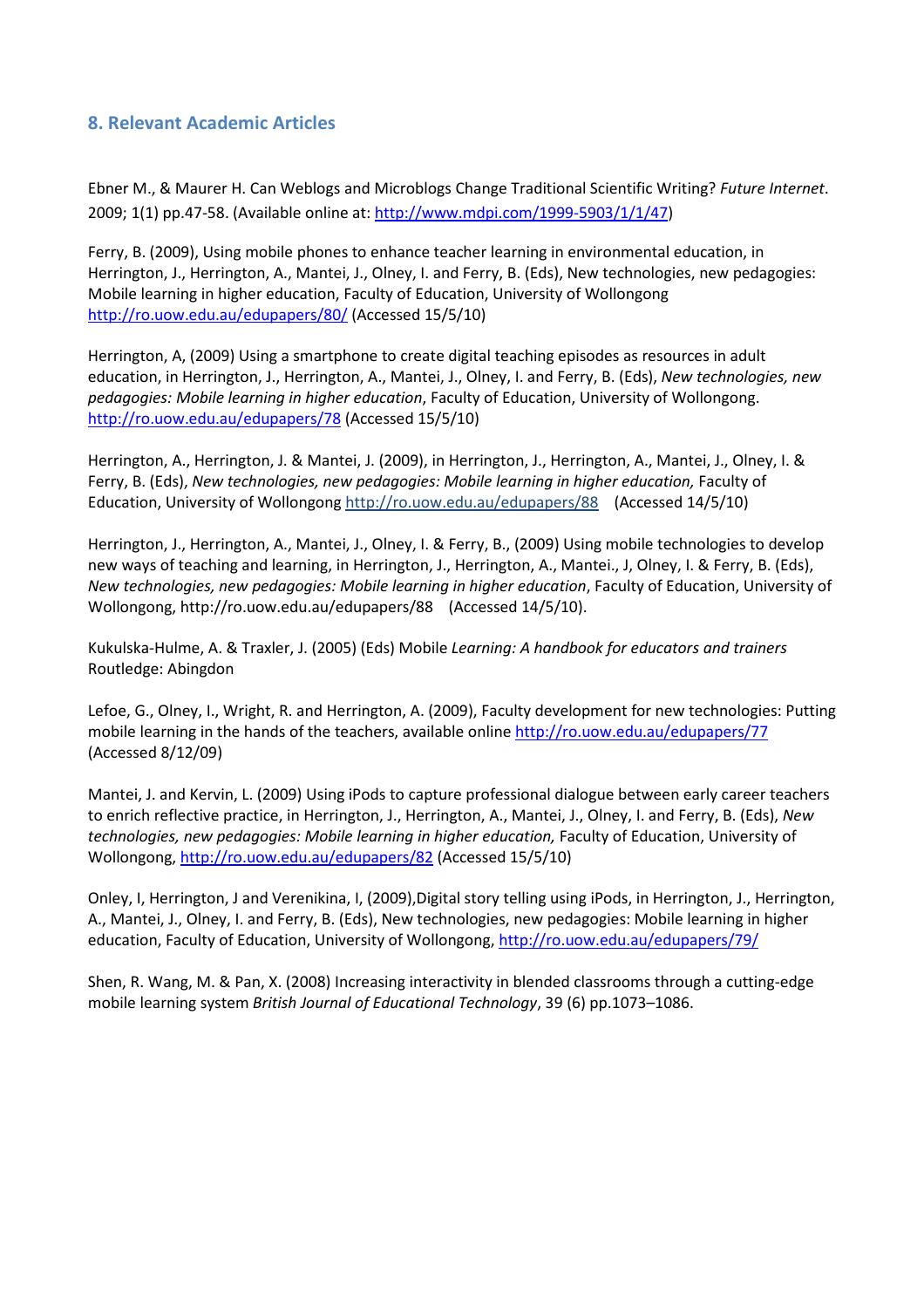## 9. References

- Ebner, M., & Maurer, H. (2009). Can Weblogs and Microblogs Change Traditional Scientific Writing? Future Internet 1(1), 47-58.
- Herrington, J., Herrington, A., Mantei, J., Olney, I., & Ferry, B. (2009). Using mobile technologies to develop new ways of teaching and learning. In J. Herrington, A. Herrington, J. Mantei, I. Olney & B. Ferry (Eds.), New technologies, new pedagogies: Mobile learning in higher education: Faculty of Education, University of Wollongong.
- Lefoe, G., Olney, I., Wright, R., & Herrington, A. (2009). Faculty development for new technologies: Putting mobile learning in the hands of the teachers. In J. Herrington, A. Herrington, J. Mantei, I. Olney & B. Ferry (Eds.), New technologies, new pedagogies: Mobile learning in higher education: Faculty of Education, University of Wollongong.
- Traxler, J (2010) Will Student Devices Deliver Innovation, Inclusion, and Transformation? Journal of the Research Center for Educational Technology, Vol 6, No 1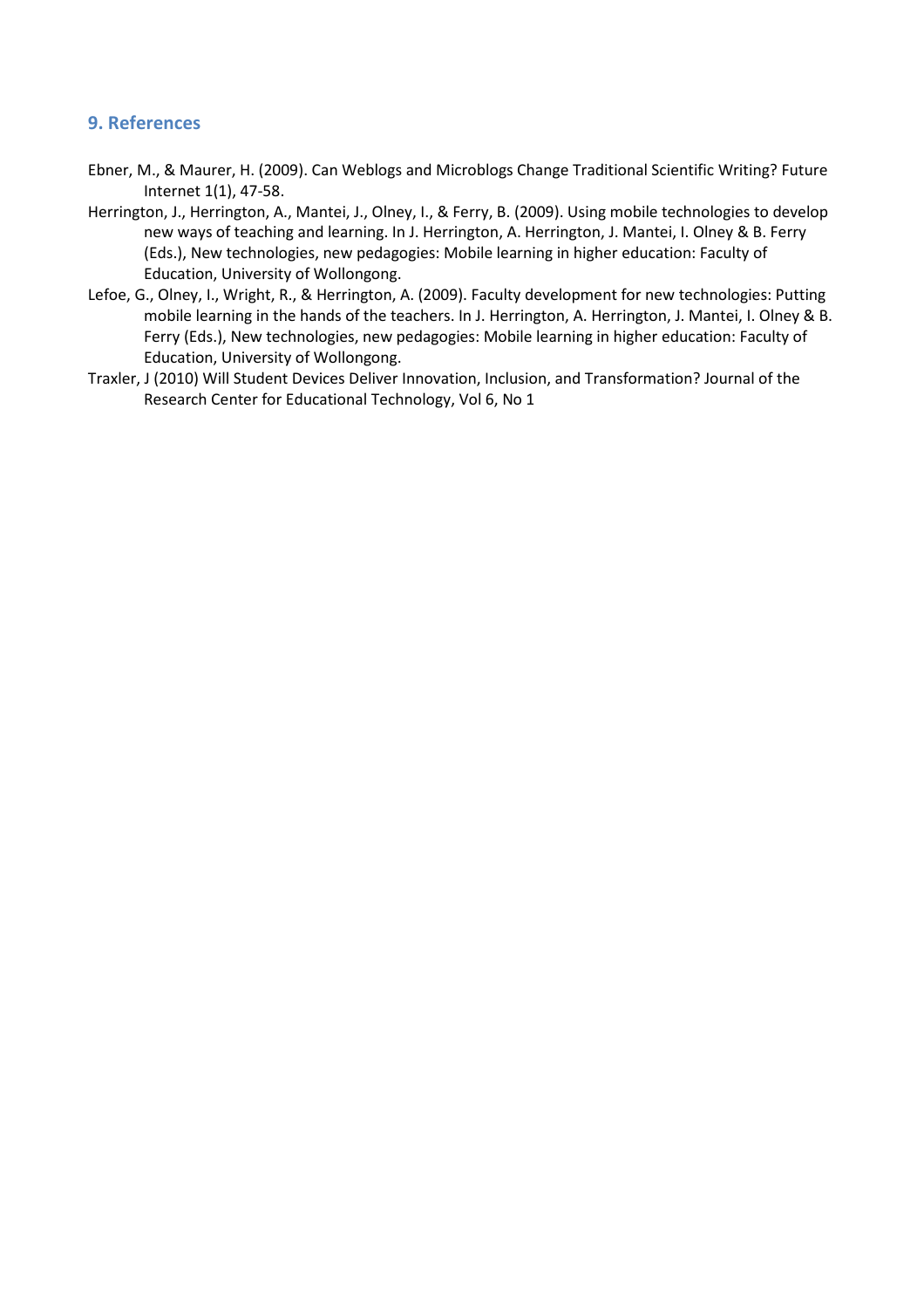## Appendix A – Questionnaire for Students Uploading Marketing Images

#### Welcome!

Thank you for agreeing to complete this survey to evaluate the effectiveness of the marketing activity. It should take no more than 10 minutes to complete. The answers you give are confidential, will be completely anonymous and no individual will be identified. Please be as honest as possible with your answers.

Please note it is not possible to return to a page once it has been completed. Therefore, please think carefully before responding so that your views are accurately represented.

Thank you - if you need any further information, please email: s.folley@hud.ac.uk

Once you click 'continue' you will be directed to the first section of the survey

- 1. Are you
	- c) Female
	- d) Male
- 2. Which age range are you in?
	- f) under 20
	- g) 20-29
	- h) 30-39
	- i) 40-49
	- j) 50 or over
- 3. Do you have a mobile phone?
	- g) Yes I have an iPhone
	- h) Yes I have a smart phone
	- i) Yes I have a mobile phone (other than an iPhone or smartphone) with a camera
	- j) Yes I have a mobile phone (other than an iPhone or smartphone) without a camera
	- k) No I don't have a mobile phone
	- l) Other (please specify):

 4. Do you have price plan/contract on your mobile that allows unlimited or a large number of picture messages a month?

f) Yes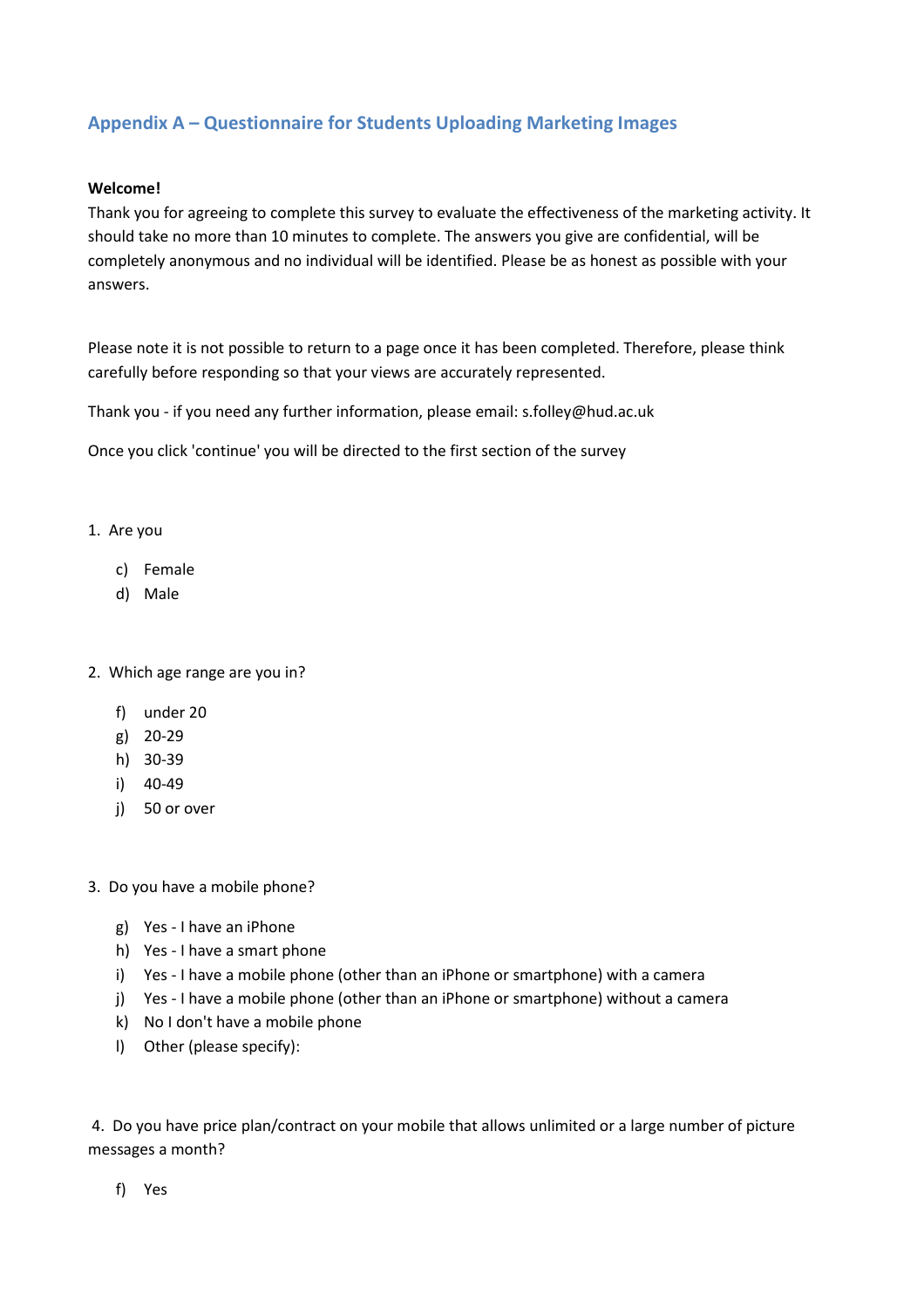- g) No I am on a monthly contract with now or few inclusive picture messages per month
- h) No I am on pay-as-you-go
- i) I don't have a mobile phone
- j) Other (please specify):
- 5. Did you take and upload any photos for this activity?
	- e) Yes I added many photos (more than 10)
	- f) Yes I added a few photos (between 3 and 10)
	- g) Yes I added 1 or 2 photos
	- h) No I did not add any photos
	- If No why did you not take part in the activity?
- 6. How did you take and upload the photos into Blackboard?
	- f) Took photos with a mobile phone and uploaded directly to Blackboard via the phone
	- g) Took photos with a mobile phone and uploaded to a computer and then to Blackboard
	- h) Took the photos with a digital camera and uploaded to a computer and then to Blackboard
	- i) I did not take/upload any photos
	- j) Other (please specify):
- 7. What advantages did this activity have to your learning? Please give details
- 8. Do you think this activity had any disadvantages? If so please explain what they are
- 9. Can you suggest any improvements to this activity?
- 10. Do you use your mobile phone for any other learning activity? If so please give details
- 11. Have you any other comments to make about this activity that we have not covered above?

Thank you for very much for taking the time to complete this survey - your answers will help us improve our teaching and learning in the future.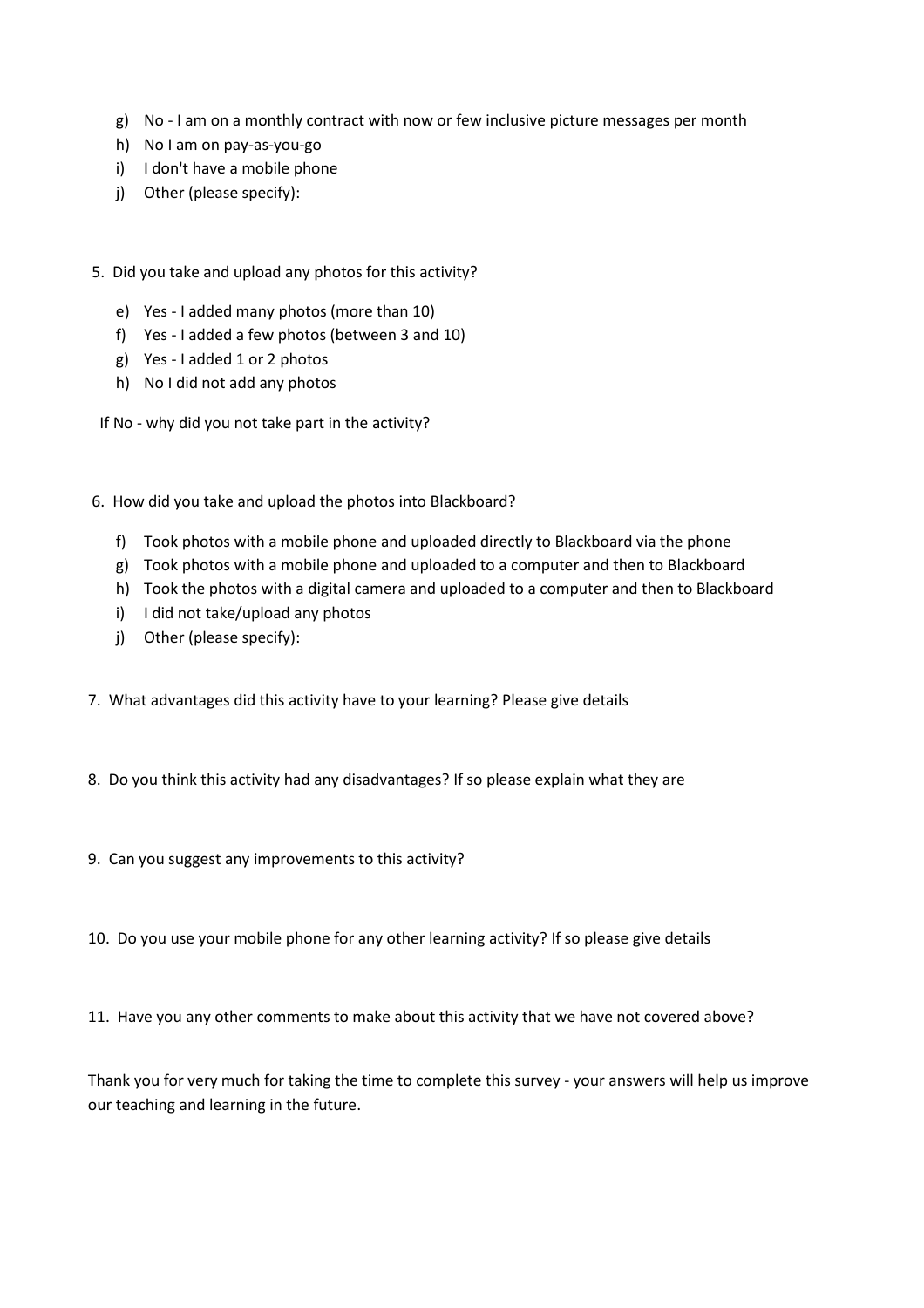## Appendix B – Questionnaire for Students using the Text Wall

#### Welcome!

Thank you for agreeing to complete this survey to evaluate the effectiveness of the text wall activity. The survey should take no more than 10 minutes to complete. The answers you give are confidential, will be completely anonymous and no individual will be identified. Please be as honest as possible with your answers.

Please note it is not possible to return to a page once it has been completed. Therefore, please think carefully before responding so that your views are accurately represented.

Thank you - if you need any further information, please email: s.folley@hud.ac.uk Once you click 'continue' you will be directed to the first section of the survey.

- 1. Are you
	- a) Female
	- b) Male
- 2. Which age range are you in?
	- a) under 20
	- b) 20-29
	- c) 30-39
	- d) 40-49
	- e) 50 or over
- 9. Do you have a mobile phone?
	- a) Yes I have an iPhone
	- b) Yes I have a smart phone
	- c) Yes I have a mobile phone (other that an iPhone or smartphone)
	- d) No I don't have a mobile phone
	- e) Other (please specify):
- 10. Do you have price plan/contract on your mobile that allows unlimited or a large number (500+) texts a month?
	- a) Yes
	- b) No I am on a monthly contract with less inclusive texts per month
	- c) No I am on pay-as-you-go
	- d) I don't have a mobile phone
	- e) Other (please specify)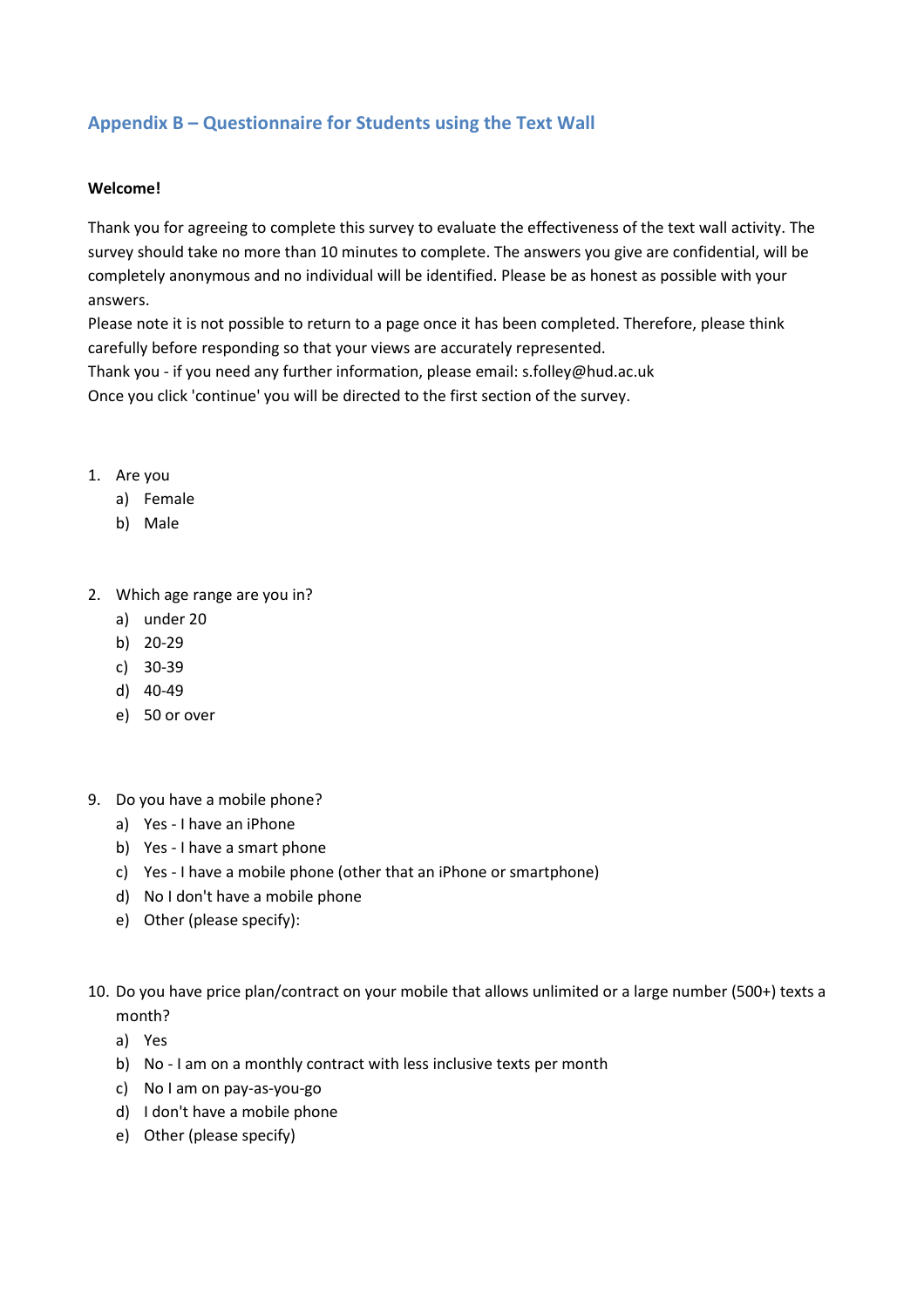- 11. Did you add any text messages to the text wall?
	- a) Yes I added many messages (more than 10)
	- b) Yes I added a few messages (between 3 and 10)
	- c) Yes I added 1 or 2 messages
	- d) No I did not add any messages

If no – why did you not take part in the activity?

- 6. What technology did you mainly use to access the text wall?
	- a) Mobile phone
	- b) iPod Touch
	- c) Netbook/laptop
	- d) Personal Computer
	- e) I did not access the text wall
	- f) Other (please specify):
- 7. Which of these did you use the text wall for? (select all that apply)
	- a) To ask a question
	- b) To summarise the main learning points
	- c) To make a comment on something the lecturer said
	- d) To discuss something with one or more of your peers
	- e) Other (please specify):
- 8. Which of these did you *mainly* use the text wall for? (select one only)
	- f) To ask a question
	- g) To summarise the main learning points
	- h) To make a comment on something the lecturer said
	- i) To discuss something with one or more of your peers
	- j) Other (please specify):

9. What advantages did using the text wall have to your learning? Please give details

10. Do you think the text wall has any disadvantages? If so please explain what they are

11. Would you like the text wall to be available in more of your classes?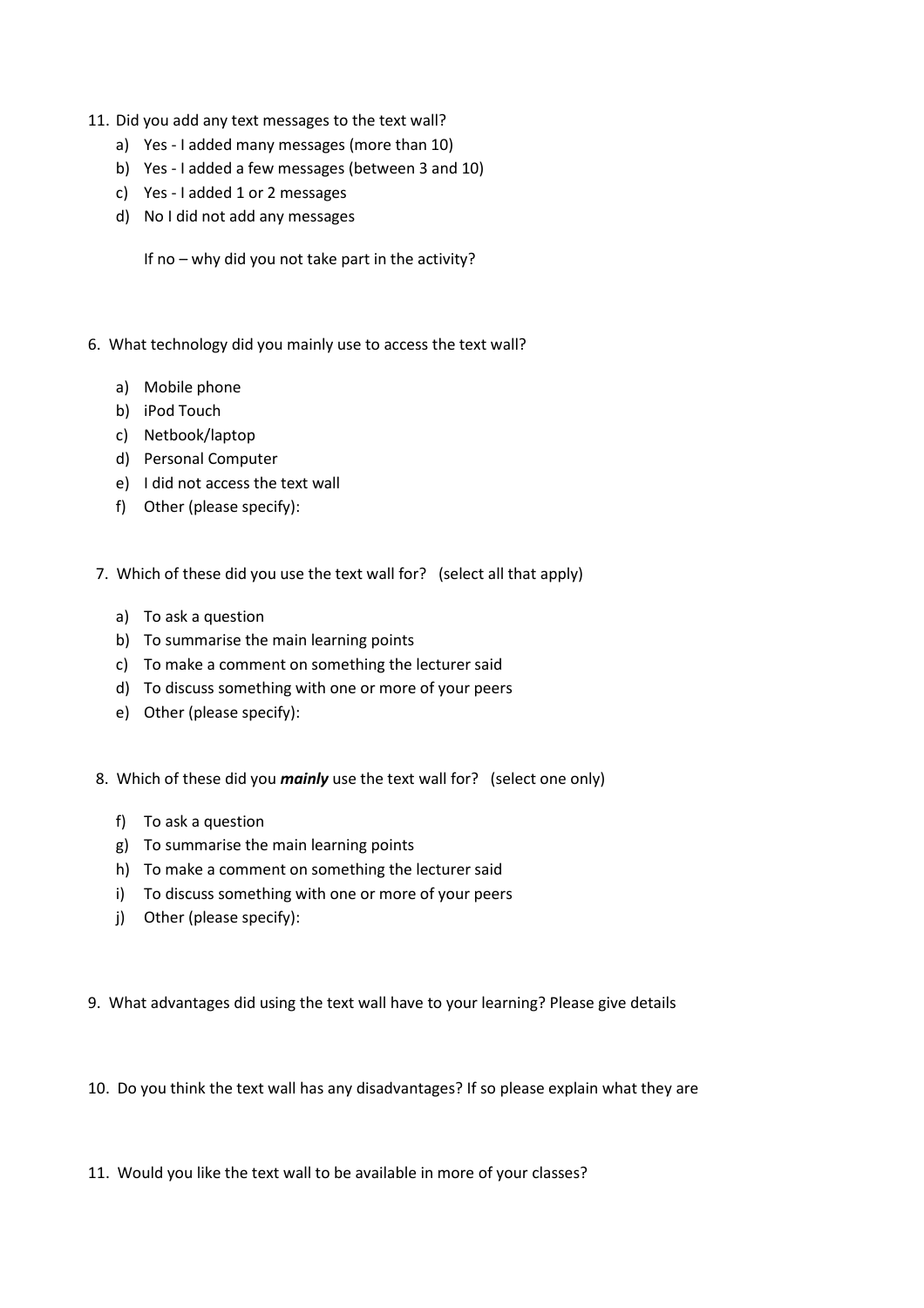- 12. Can you think of any other use of the text wall?
- 13. Do you use your mobile phone for any other learning activity? If so please give details
- 14. Have you any other comments to make about the use of the text wall that we have not covered above?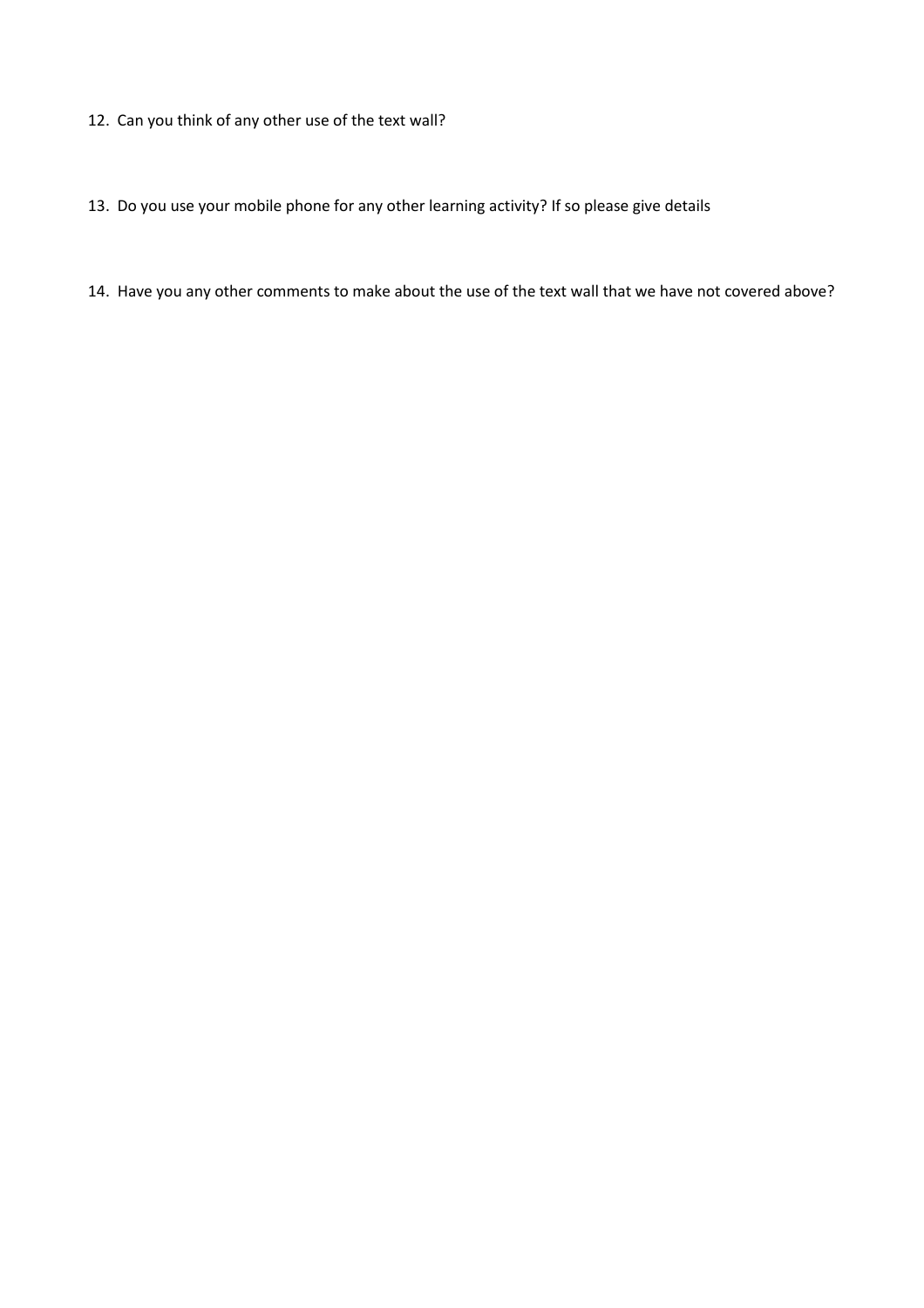## Appendix C – Questionnaire for Students Creating Podcasts

#### Welcome!

Thank you for agreeing to complete this survey to evaluate the effectiveness of creating podcasts to your learning. Please complete the survey even if you chose not to do this activity. It should take no more than 10 minutes to complete. The answers you give are confidential, will be completely anonymous and no individual will be identified. Please be as honest as possible with your answers.

Please note it is not possible to return to a page once it has been completed. Therefore, please think carefully before responding so that your views are accurately represented.

Thank you - if you need any further information, please email: s.folley@hud.ac.uk Once you click 'continue' you will be directed to the first section of the survey.

- 1. Are you
	- c) Female
	- d) Male

2. Which age range are you in?

- f) under 20
- g) 20-29
- h) 30-39
- i) 40-49
- j) 50 or over
- 3. Do you have a mobile phone?
	- f) Yes I have an iPhone
	- g) Yes I have a smart phone (other than an iPhone)
	- h) Yes I have a mobile phone but not an iPhone or smartphone
	- i) No I don't have a mobile phone
	- j) Other (please specify):

4. Do you have a recording device that enables you to create audio recordings (podcasts)? (select all that apply)

- f) Yes I have a recording facility/application on my mobile phone
- g) Yes I have another mobile recording device I could use (such as a dictaphone, digital recorder etc)
- h) Yes I have recording software on my pc/laptop
- i) No I have no device I could record a podcast on
- j) Other (please specify):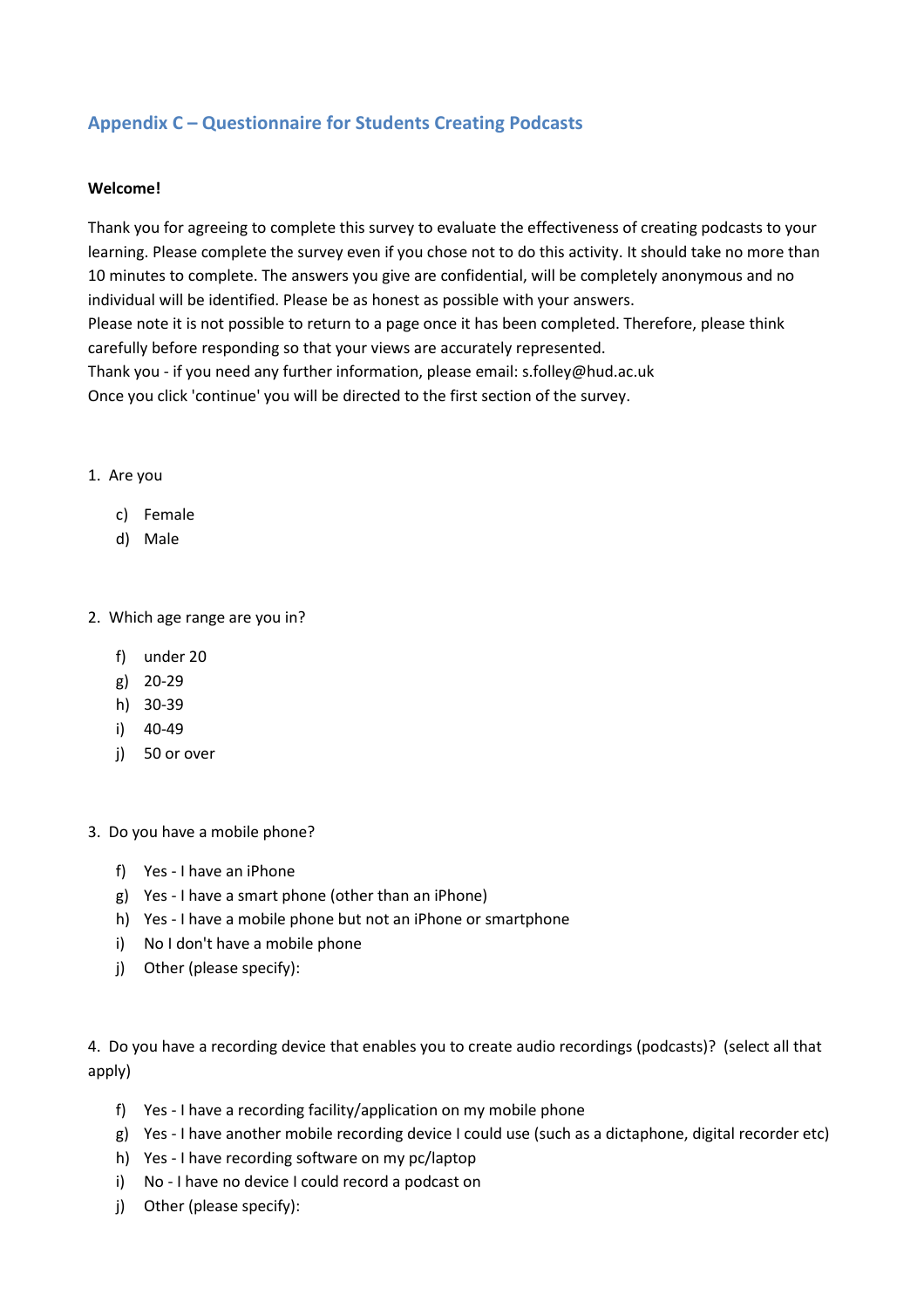- 5. Did you take part in this activity?
	- c) Yes I created (or helped to create) a podcast
	- d) No I did not create (or help create) a podcast for this activity
- If Yes then how did creating the podcast help your learning?
- If No why did you not take part in the activity?
- 6. If you did create a podcast which method did you use?
	- f) I used my mobile phone
	- g) I used recording software on my pc/laptop
	- h) I used a digital recording device
	- i) I did not create a podcast
	- j) Other (please specify):

7. If revision podcasts had been created (by students for this activity) for each topic - would you have listened to them at exam/assignment time?

- e) Yes I would have listened to all of them
- f) Yes I would have listened to some of them that related to my assignment/revision
- g) No I would not have listened to the podcasts
- h) Other (please specify):

If you would not have listened to them - please explain why not:

- 8. Would you have taken part in this activity if it had been part of the assessment?
	- c) Yes
	- d) No

Other (please specify)

9. Have you any other comments to make about this activity that we have not covered above?

Thank you for very much for taking the time to complete this survey - your answers will help us improve our teaching and learning in the future.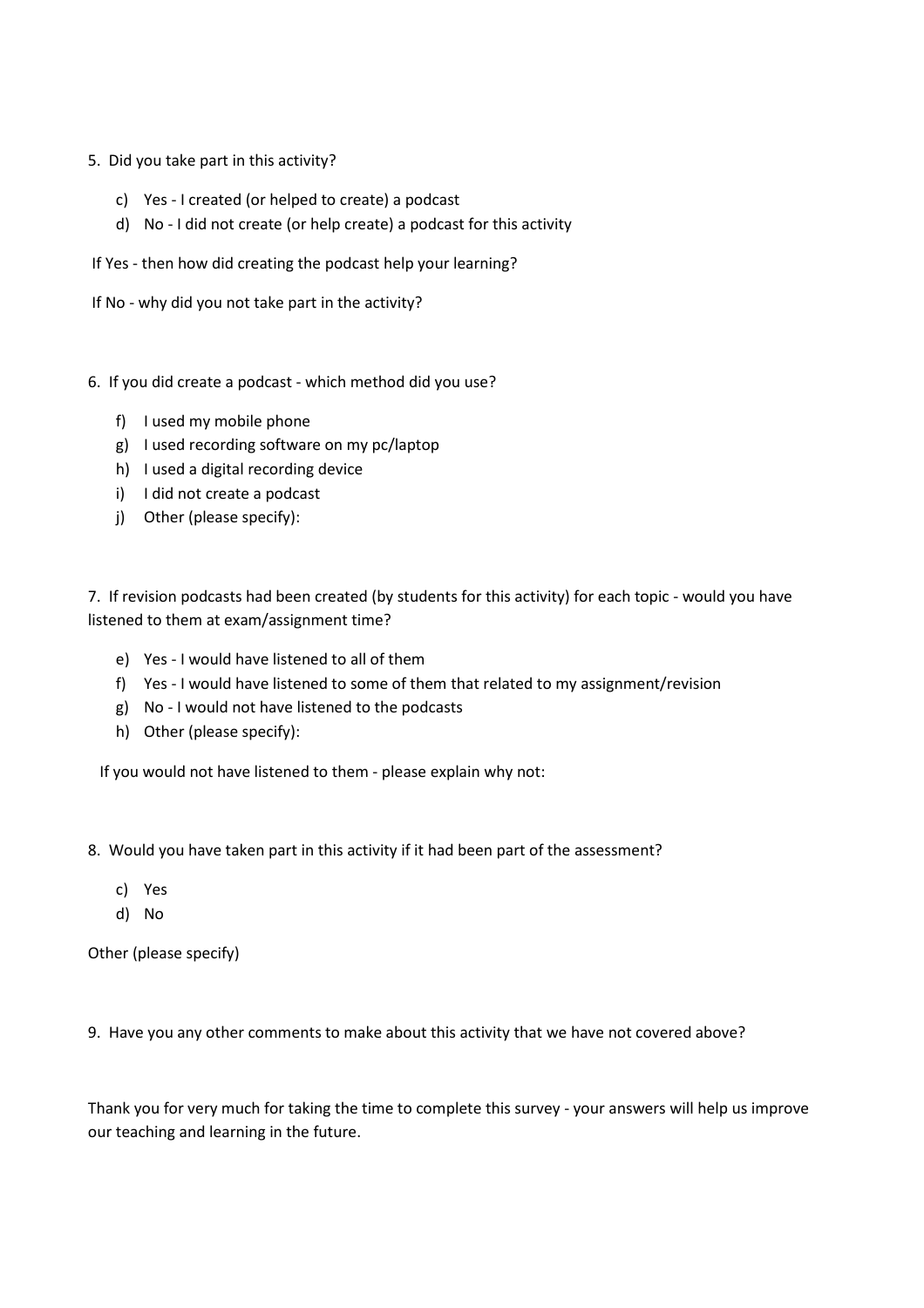## Appendix D – Questionnaire for Students using the SMS Service

#### Welcome!

Thank you for agreeing to complete this survey to evaluate the effectiveness of the text messaging service that the Business School has been taking part in. The survey should take no more than 10 minutes to complete. The answers you give are confidential, will be completely anonymous and no individual will be identified. Please be as honest as possible with your answers.

Please note it is not possible to return to a page once it has been completed. Therefore, please think carefully before responding so that your views are accurately represented.

Thank you - if you need any further information, please email: s.folley@hud.ac.uk

Once you click 'continue' you will be directed to the first section of the survey.

- 1. Are you
	- c) Female
	- d) Male

#### 2. Which age range are you in?

- f) under 20
- g) 20-29
- h) 30-39
- i) 40-49
- j) 50 or over
- 3. Which department of the Business School are you in?
	- f) Accountancy
	- g) Leadership and Management
	- h) Strategy and marketing
	- i) Law
	- j) Other (please specify):
- 4. What level of course are you studying for?
	- f) Foundation degree
	- g) Undergraduate degree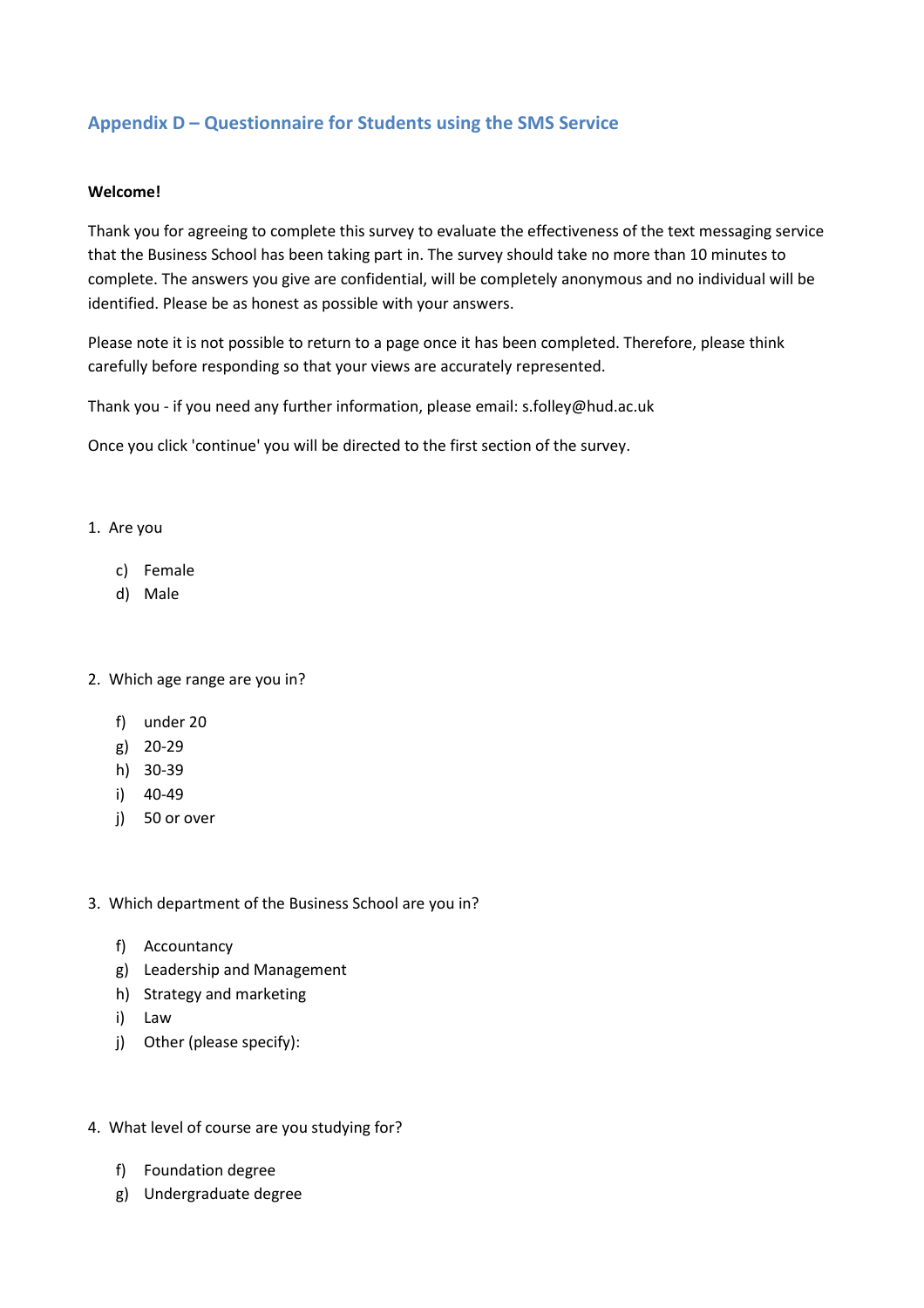- h) Masters degree (MA/MSc/MBA)
- i) PhD
- j) Other (please specify):
- 5. Do you have a mobile phone?
	- f) Yes I have an iPhone
	- g) Yes I have a smart phone (one with applications and capable of internet browsing etc)
	- h) Yes I have a mobile phone (other than an iPhone or smartphone)
	- i) No I don't have a mobile phone
	- j) Other (please specify):
- 6. Did you opt in to the text messaging scheme?
	- c) Yes
	- d) No
	- If not why did you choose not to take part?
- 7. Approximately how many messages did you receive?
	- g) None
	- h) 1-5
	- i) 6-10
	- j) 11-20
	- k) More than 20
	- l) I did not take part in the scheme.
- 8. Select each of these that apply (these were just tick boxes in each of the table cells)

| Which of these types of<br>text message | have you<br>received<br>over the last<br>academic<br>year? | would you<br>like to<br>receive in<br>the future<br>(if the<br>situation<br>arises)? | would you<br>prefer not<br>to receive<br>at all in the<br>future? | would you prefer<br>the information<br>via another<br>communication<br>method like<br><b>Blackboard or</b><br>email? | would you<br>prefer to<br>receive by text<br>rather than any<br>other way of<br>communication<br>(like)<br><b>Blackboard or</b><br>email)? |
|-----------------------------------------|------------------------------------------------------------|--------------------------------------------------------------------------------------|-------------------------------------------------------------------|----------------------------------------------------------------------------------------------------------------------|--------------------------------------------------------------------------------------------------------------------------------------------|
| a room change message                   |                                                            |                                                                                      |                                                                   |                                                                                                                      |                                                                                                                                            |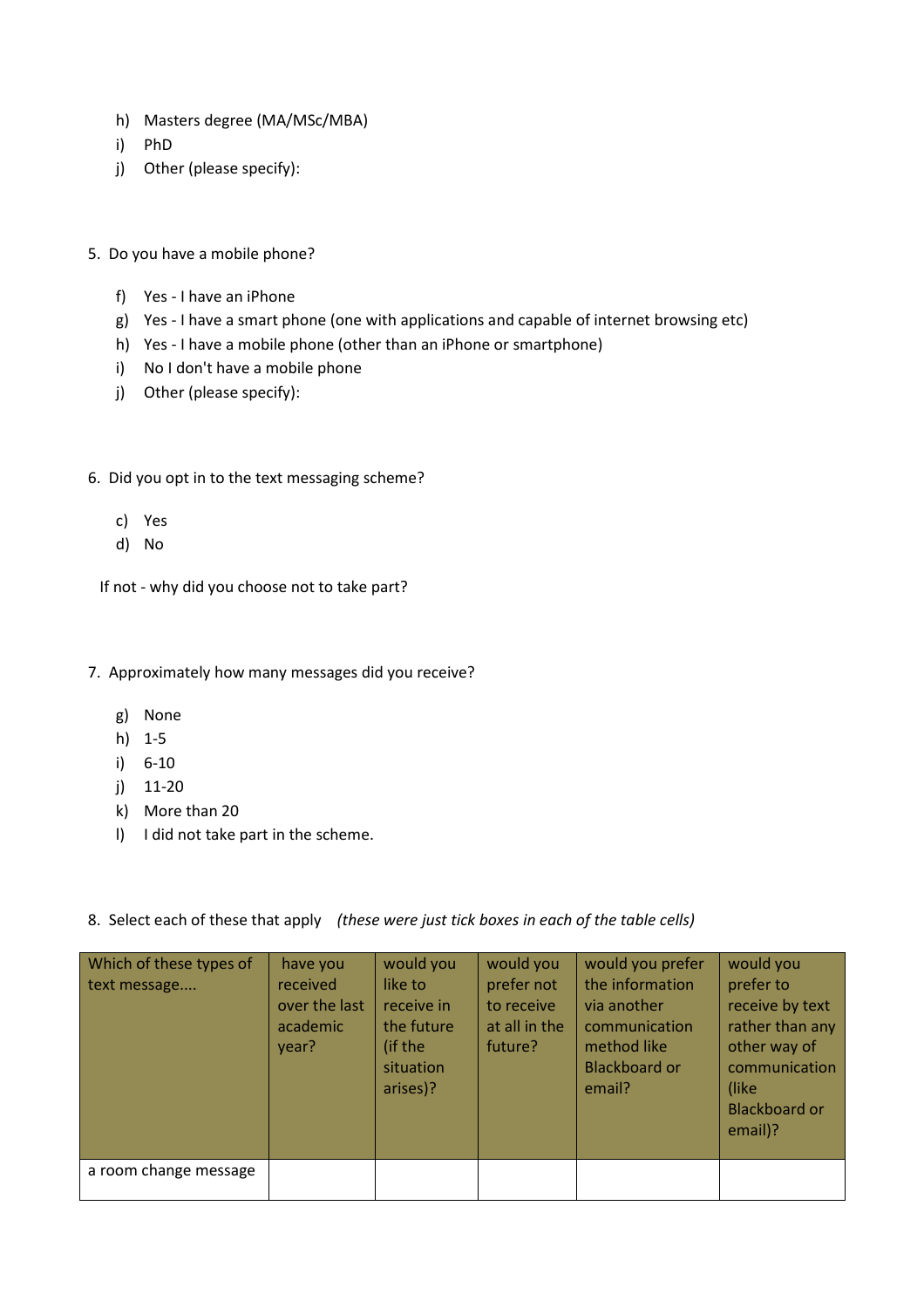| a cancellation of a class<br>message                                                        |  |  |  |
|---------------------------------------------------------------------------------------------|--|--|--|
| a coursework deadline<br>reminder                                                           |  |  |  |
| a message giving you<br>feedback about an<br>assignment                                     |  |  |  |
| a message containing<br>your results/grade on an<br>assignment                              |  |  |  |
| An exam<br>date/time/room<br>reminder                                                       |  |  |  |
| A 'Haven't seen you<br>recently' message                                                    |  |  |  |
| An attendance<br>reminder                                                                   |  |  |  |
| A message to let you<br>know you have missed a<br>deadline                                  |  |  |  |
| A message to inform<br>you of a social event                                                |  |  |  |
| A message to let you<br>know about a tv/radio<br>programme/event<br>relevant to your course |  |  |  |
| A message to arrange a<br>personal tutor meeting                                            |  |  |  |
| A guest lecture alert                                                                       |  |  |  |

9. Do you think the text messaging service has improved your student experience?

- d) Yes
- e) No
- f) I didn't take part in it.

Please explain the reasons for your answer